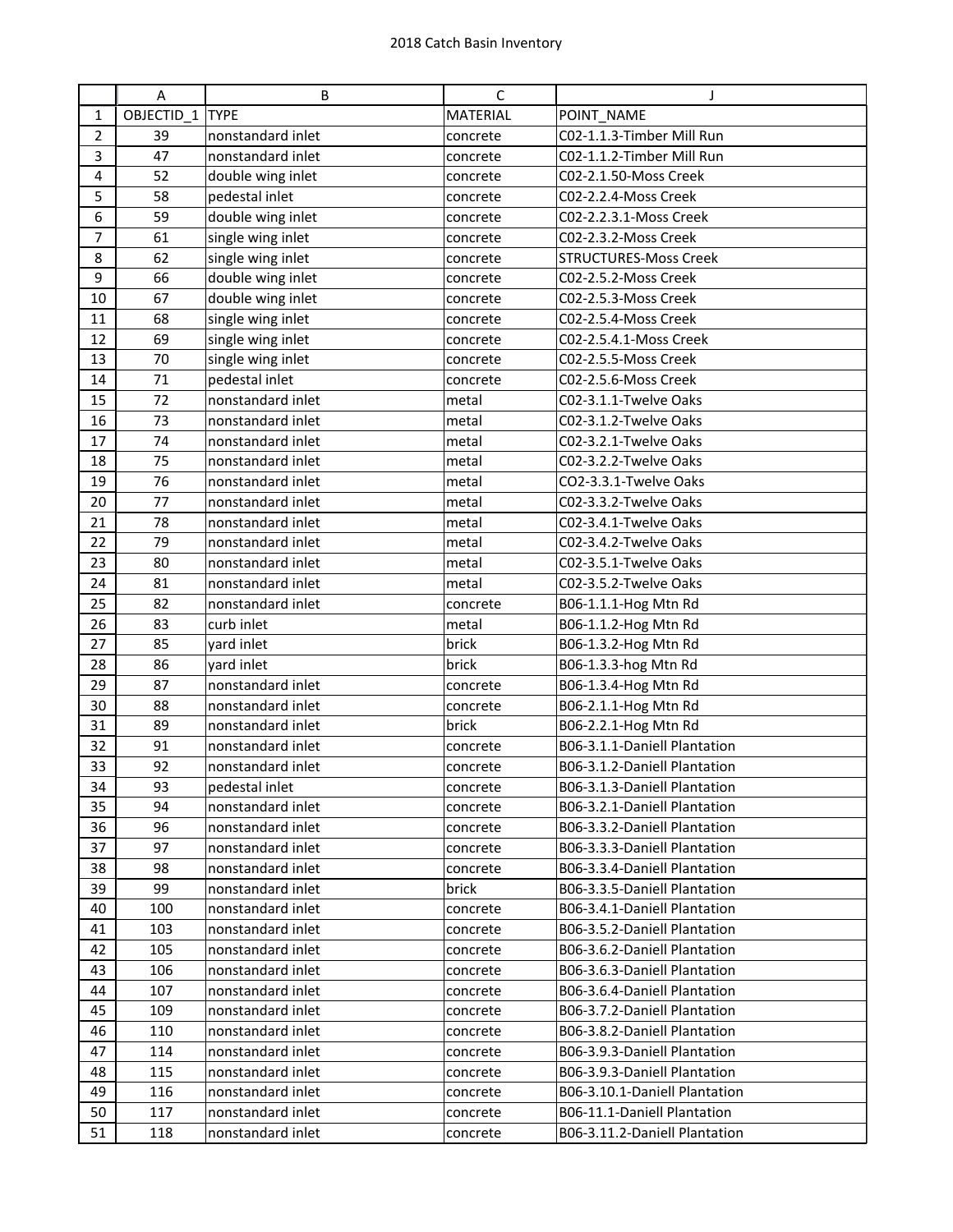|     | A   | B                  | $\mathsf{C}$ |                                 |
|-----|-----|--------------------|--------------|---------------------------------|
| 52  | 119 | nonstandard inlet  | concrete     | B06-3.12.1-Daniell Plantation   |
| 53  | 120 | nonstandard inlet  | concrete     | B06-3.12.2-Daniell Plantation   |
| 54  | 122 | nonstandard inlet  | concrete     | B06-3.13.2-Daniell Plantation   |
| 55  | 123 | nonstandard inlet  | concrete     | B06-3.13.3-Daniell Plantation   |
| 56  | 126 | double wing inlet  | concrete     | B06-3.14.3-Daniell Plantation   |
| 57  | 136 | nonstandard inlet  | metal        | B02-3.1.2-Fernwood              |
| 58  | 137 | nonstandard inlet  | metal        | B02-3.1.3-Fernwood              |
| 59  | 138 | yard inlet         | metal        | B02-3.1.4-Fernwood              |
| 60  | 140 | nonstandard inlet  | metal        | B02-3.2.3-Fernwood              |
| 61  | 141 | nonstandard inlet  | metal        | B02-3.2.4-Fernwood              |
| 62  | 143 | nonstandard inlet  | metal        | B02-3.3.4-Fernwood              |
| 63  | 144 | nonstandard inlet  | metal        | B02-3.3.3-Fernwood              |
| 64  | 147 | yard inlet         | concrete     | B02-3.4.2-Fernwood              |
| 65  | 149 | nonstandard inlet  | metal        | B02.3.4.4-Fernwood              |
| 66  | 150 | nonstandard inlet  | metal        | B02-3.4.3-Fernwood              |
| 67  | 151 | nonstandard inlet  | metal        | B02-3.5.2-Fernwood              |
| 68  | 152 | nonstandard inlet  | metal        | B02-3.5.1-Fernwood              |
| 69  | 153 | nonstandard inlet  | metal        | B02-3.6.2-Fernwood              |
| 70  | 155 | nonstandard inlet  | metal        | B02-3.6.3-Fernwood              |
| 71  | 158 | nonstandard inlet  | metal        | B02-3.7.2-Fernwood              |
| 72  | 159 | nonstandard inlet  | metal        | B02-3.7.3-Fernwood              |
| 73  | 160 | nonstandard inlet  | concrete     | B02-4.1.1-Fernwood              |
| 74  | 161 | nonstandard inlet  | concrete     | B02-4.2.1-Fernwood              |
| 75  | 162 | nonstandard inlet  | concrete     | B02-4.2.2-Fernwood              |
| 76  | 163 | nonstandard inlet  | concrete     | B02-4.2.3-Fernwood              |
| 77  | 164 | nonstandard inlet  | concrete     | B02-4.2.4-Fernwood              |
| 78  | 165 | nonstandard inlet  | concrete     | B02-4.3.1-Fernwood              |
| 79  | 166 | nonstandard inlet  | concrete     | B02-4.3.2-Fernwood              |
| 80  | 167 | curb inlet         | metal        | B02-4.2.5-Fernwood              |
| 81  | 168 | nonstandard inlet  | brick        | B02-4.4.1-Fernwood              |
| 82  | 169 | nonstandard inlet  | brick        | B02-4.4.2-Fernwood              |
| 83  | 170 | nonstandard inlet  | brick        | B02-4.4.3-Fernwood              |
| 84  | 171 | nonstandard inlet  | brick        | B02-4.4.4-Fernwood              |
| 85  | 172 | nonstandard inlet  | brick        | B02-4.5.1-Fernwood              |
| 86  | 173 | nonstandard inlet  | brick        | B02-4.5.2-Fernwood              |
| 87  | 175 | nonstandard inlet  | brick        | B02-4.6.1-Fernwood              |
| 88  | 176 | nonstandard inlet  | brick        | B02-4.6.2-Fernwood              |
| 89  | 182 | double wing inlet  | concrete     | B02-2.1.2-Trotters Walk         |
| 90  | 183 | single wing inlet  | concrete     | B02-2.2.2-Trotters Walk         |
| 91  | 184 | single wing inlet  | concrete     | B02-2.2.3-Trotters Walk         |
| 92  | 185 | single wing inlet  | concrete     | B02-2.2.4-Trotters Walk         |
| 93  | 186 | single wing inlet  | concrete     | <b>STRUCTURES-Trotters Walk</b> |
| 94  | 192 | double wing inlet  | concrete     | B02-2.3.2-Trotters Walk         |
| 95  | 193 | double wing inlet  | concrete     | B02-2.3.3-Trotters Walk         |
| 96  | 194 | single wing inlet  | concrete     | B02-2.3.4-Trotters Walk         |
| 97  | 195 | single wing inlet  | concrete     | <b>STRUCTURES-Trotters Walk</b> |
| 98  | 196 | single wing inlet  | concrete     | B02-2.3.6-Trotters Walk         |
| 99  | 221 | yard_inlet         | concrete     | B04-6.2.1-Founders Blvd         |
| 100 | 222 | yard_inlet         | concrete     | B04-6.2.2-Founders Blvd         |
| 101 | 223 | yard_inlet         | concrete     | B04-6.2.3-Founders Blvd         |
| 102 | 224 | non-standard_inlet | metal        | B04-6.3.1-Founders Blvd         |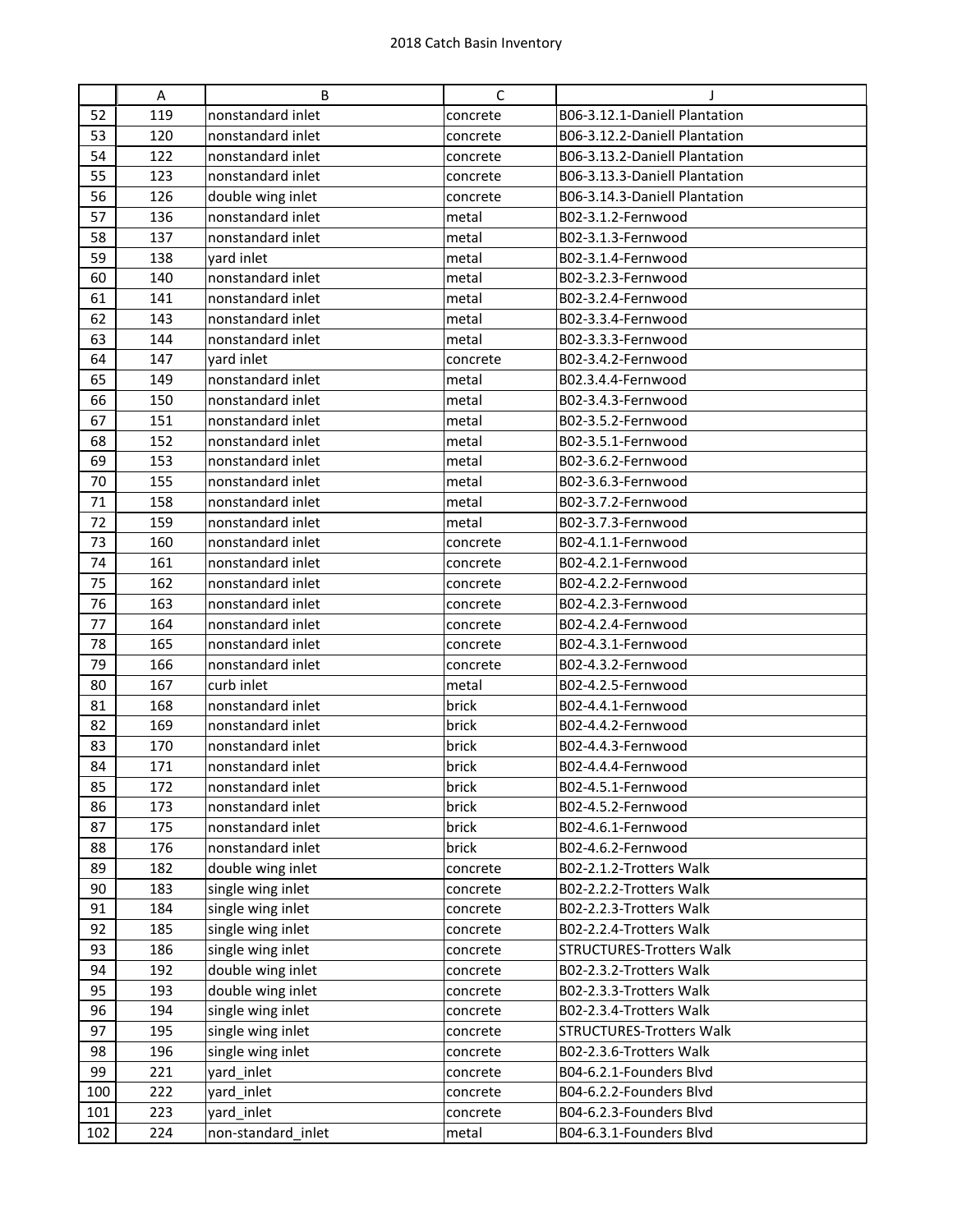|     | A   | B                  | C        | J                            |
|-----|-----|--------------------|----------|------------------------------|
| 103 | 225 | non-standard inlet | metal    | B04-6.3.2-Founders Blvd      |
| 104 | 228 | single-wing_inlet  | concrete | B04-6.4.2-Founders Blvd      |
| 105 | 229 | single-wing_inlet  | concrete | B04-6.4.2.1-Founders Blvd    |
| 106 | 231 | single-wing_inlet  | concrete | B04-6.4.4-Founders Blvd      |
| 107 | 232 | single-wing_inlet  | concrete | B04-6.4.4.1-Founders Blvd    |
| 108 | 233 | single-wing_inlet  | concrete | B04-6.4.5-Founders Blvd      |
| 109 | 234 | single-wing_inlet  | concrete | B04-6.4.6-Founders Blvd      |
| 110 | 235 | non-standard_inlet | metal    | B04-6.4.7-Founders Blvd      |
| 111 | 236 | non-standard_inlet | metal    | B04-6.4.8-Founders Blvd      |
| 112 | 237 | non-standard_inlet | metal    | B04-6.4.9-Founders Blvd      |
| 113 | 239 | double-wing_inlet  | concrete | B04-6.8.1-Founders Grove     |
| 114 | 242 | double-wing_inlet  | concrete | B04-6.9.2-Founders Grove     |
| 115 | 243 | double-wing_inlet  | concrete | B04-6.9.3-Founders Grove     |
| 116 | 245 | double-wing_inlet  | concrete | B04-6.10.1-Founders Grove    |
| 117 | 250 | single-wing_inlet  | concrete | B04-6.11.1-Founders Grove    |
| 118 | 251 | single-wing_inlet  | concrete | B04-6.11.1.1-Founders Grove  |
| 119 | 252 | double-wing inlet  | concrete | B04-6.11.2-Founders Grove    |
| 120 | 253 | double-wing_inlet  | concrete | B04-6.11.2.2-Founders Grove  |
| 121 | 258 | double-wing_inlet  | concrete | B04-6.11.6-Founders Grove    |
| 122 | 259 | double-wing_inlet  | concrete | B04-6.11.7-Founders Grove    |
| 123 | 260 | double-wing_inlet  | concrete | B04-6.12.1-Founders Grove    |
| 124 | 262 | double-wing_inlet  | concrete | B04-6.12.1-Founders Grove    |
| 125 | 263 | double-wing_inlet  | concrete | B04-6.12.2-Founders Grove    |
| 126 | 264 | pedistal_inlet     | concrete | B04-6.12.3-Founders Grove    |
| 127 | 267 | single-wing_inlet  | concrete | B04-6.12.6-Founders Grove    |
| 128 | 268 | single-wing_inlet  | concrete | B04-6.12.7-Founders Grove    |
| 129 | 269 | single-wing_inlet  | concrete | B04-6.12.5.1-Founders Grove  |
| 130 | 270 | single-wing_inlet  | concrete | B04-6.12.5.2-Founders Grove  |
| 131 | 271 | single-wing_inlet  | concrete | B04-6.12.5.01-Founders Grove |
| 132 | 272 | single-wing_inlet  | concrete | B04-6.12.5.02-Founders Grove |
| 133 | 273 | single-wing_inlet  | concrete | B04-6.12.1.2-Founders Grove  |
| 134 | 274 | single-wing_inlet  | concrete | B04-6.12.1.1-Founders Grove  |
| 135 | 280 | double-wing_inlet  | concrete | B04-6.13.1-Founders Grove    |
| 136 | 281 | double-wing_inlet  | concrete | B04-6.13.2-Founders Grove    |
| 137 | 932 | double-wing_inlet  | concrete | B04-6.14.2-Founders Grove    |
| 138 | 933 | double-wing_inlet  | concrete | B04-6.14.3-Founders Grove    |
| 139 | 934 | single-wing_inlet  | concrete | B04-6.15.2-Founders Grove    |
| 140 | 935 | single-wing_inlet  | concrete | B04-6.15.1-Founders Grove    |
| 141 | 938 | single-wing_inlet  | concrete | B04-6.16.2-Founders Grove    |
| 142 | 939 | single-wing_inlet  | concrete | B04-6.16.3-Founders Grove    |
| 143 | 941 | single-wing_inlet  | concrete | B04-6.17.1-Founders Grove    |
| 144 | 942 | single-wing_inlet  | concrete | B04-6.17.2-Founders Grove    |
| 145 | 943 | single-wing_inlet  | concrete | B04-6.17.3-Founders Grove    |
| 146 | 945 | double-wing_inlet  | concrete | B04-6.18.1-Founders Grove    |
| 147 | 946 | double-wing_inlet  | concrete | B04-6.18.2-Founders Grove    |
| 148 | 947 | single-wing_inlet  | concrete | B04-6.18.2.1-Founders Grove  |
| 149 | 948 | single-wing_inlet  | concrete | B04-6.18.3-Founders Grove    |
| 150 | 950 | single-wing_inlet  | concrete | B04-6.18.5-Founders Grove    |
| 151 | 951 | single-wing_inlet  | concrete | B04-6.18.5.1-Founders Grove  |
| 152 | 953 | single-wing_inlet  | concrete | B04-6.18.7-Founders Grove    |
| 153 | 954 | single-wing_inlet  | concrete | B04-6.18.8-Founders Grove    |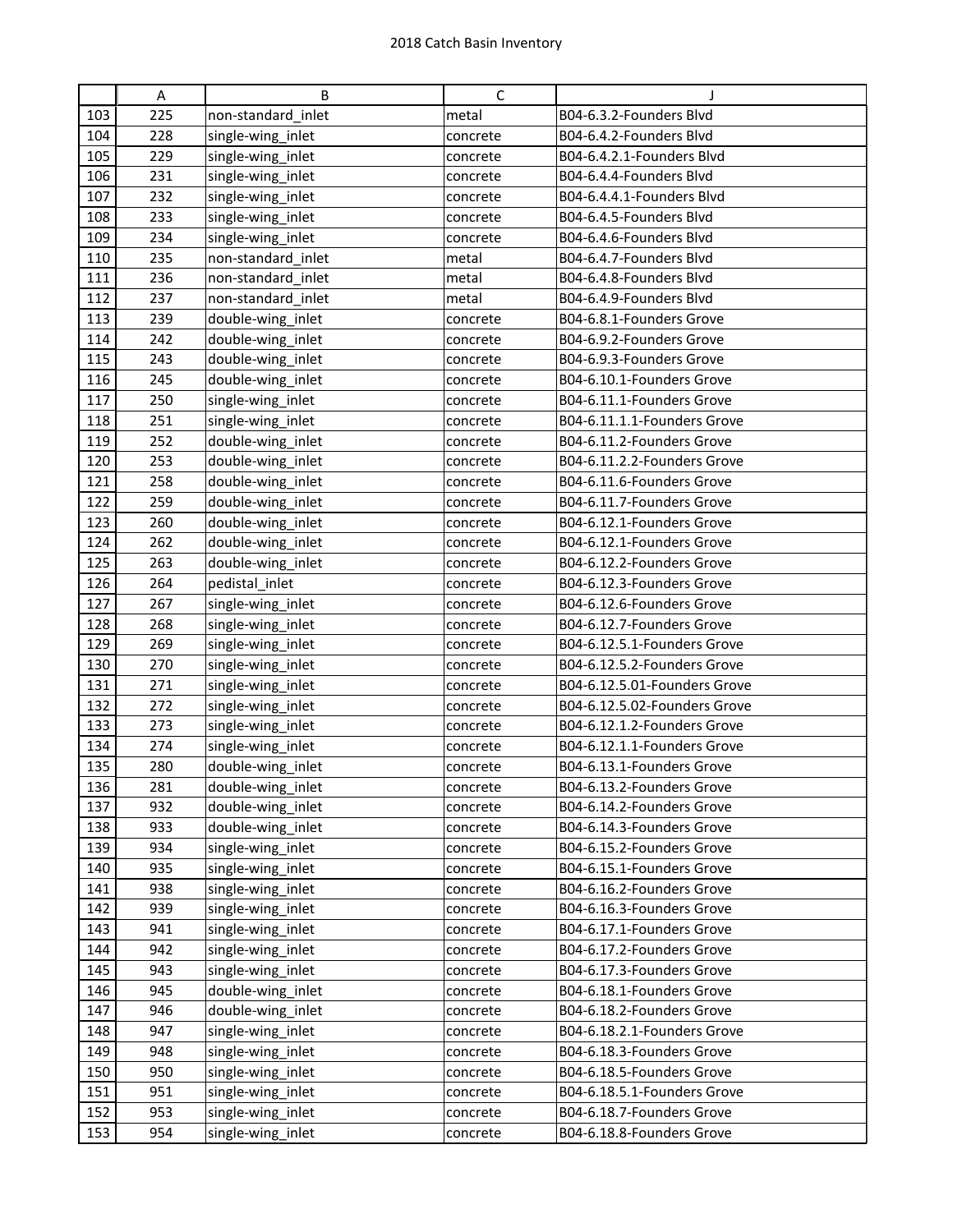|     | Α   | B                  | С        | J                            |
|-----|-----|--------------------|----------|------------------------------|
| 154 | 955 | double-wing_inlet  | concrete | B04-6.19.1-Founders Grove    |
| 155 | 956 | double-wing_inlet  | concrete | B04-6.19.2-Founders Grove    |
| 156 | 958 | pedistal_inlet     | concrete | B04-6.20.1-Founders Grove    |
| 157 | 293 | double wing inlet  | metal    | C04-2.1.2-Victoria Station   |
| 158 | 294 | single wing inlet  | metal    | C04-2.1.4-Victoria Station   |
| 159 | 297 | nonstandard inlet  | metal    | C04-2.2.2-Victoria Station   |
| 160 | 299 | double wing inlet  | metal    | C04-2.3.2-Victoria Station   |
| 161 | 300 | double wing inlet  | metal    | C04-2.3.3-Victoria Station   |
| 162 | 301 | double wing inlet  | metal    | C04-2.3.3.1-Victoria Station |
| 163 | 302 | double wing inlet  | metal    | C04-2.3.4-Victoria Station   |
| 164 | 305 | double wing inlet  | metal    | C04-2.4.2-Victoria Station   |
| 165 | 308 | double wing inlet  | metal    | C04-2.5.2-Victoria Station   |
| 166 | 309 | double wing inlet  | metal    | C04-2.5.3-Victoria Station   |
| 167 | 313 | double wing inlet  | concrete | C04-2.6.2-Victoria Station   |
| 168 | 314 | double wing inlet  | concrete | C04-2.6.3-Victoria Station   |
| 169 | 315 | single wing inlet  | concrete | C04-2.6.3.1-Victoria Station |
| 170 | 316 | single wing inlet  | concrete | C04-2.6.3.2-Victoria Station |
| 171 | 317 | single wing inlet  | concrete | C04-2.6.4-Victoria Station   |
| 172 | 320 | double wing inlet  | concrete | C04-2.7.2-Victoria Station   |
| 173 | 321 | double wing inlet  | concrete | C04-2.7.3-Victoria Station   |
| 174 | 322 | pedestal inlet     | concrete | C04-2.7.4-Victoria Station   |
| 175 | 323 | safety end section | metal    | C04-2.7.5-Victoria Station   |
| 176 | 325 | single wing inlet  | concrete | C04-2.8.2-Victoria Station   |
| 177 | 326 | single wing inlet  | concrete | C04-2.8.2.1-Victoria Station |
| 178 | 327 | pedestal inlet     | concrete | C04-2.8.2.2-Victoria Station |
| 179 | 328 | double wing inlet  | concrete | C04-2.8.3-Victoria Station   |
| 180 | 329 | double wing inlet  | concrete | C04-2.8.3.1-Victoria Station |
| 181 | 331 | double wing inlet  | brick    | C03-6.1.2-Ivywood South      |
| 182 | 333 | single wing inlet  | brick    | C03-6.2.2-lvywood South      |
| 183 | 334 | single wing inlet  | brick    | C03-6.2.3-lvywood South      |
| 184 | 335 | double wing inlet  | metal    | C03-6.3.2-lvywood South      |
| 185 | 336 | nonstandard inlet  | metal    | C03-6.3.3-lvywood South      |
| 186 | 337 | nonstandard inlet  | metal    | C03-6.3.3.1-lvywood South    |
| 187 | 338 | nonstandard inlet  | metal    | C03-6.3.3.2-Ivywood South    |
| 188 | 341 | nonstandard inlet  | metal    | C03-6.4.3-Ivywood South      |
| 189 | 342 | nonstandard inlet  | metal    | C03-6.4.4-Ivywood South      |
| 190 | 345 | nonstandard inlet  | metal    | C03-6.5.2-lvywood South      |
| 191 | 346 | nonstandard inlet  | metal    | C03-6.5.3-lvywood South      |
| 192 | 347 | nonstandard inlet  | metal    | C03-6.5.4-Ivywood South      |
| 193 | 349 | nonstandard inlet  | metal    | C03-6.6.2-Ivywood South      |
| 194 | 350 | nonstandard inlet  | metal    | C03-6.6.3-lvywood South      |
| 195 | 351 | pedestal inlet     | concrete | C03-6.6.4-Ivywood South      |
| 196 | 357 | nonstandard inlet  | metal    | C03-6.10.2-lvywood South     |
| 197 | 358 | nonstandard inlet  | metal    | C03-6.10.3-lvywood South     |
| 198 | 360 | nonstandard inlet  | brick    | C03-6.12.2-lvywood South     |
| 199 | 361 | nonstandard inlet  | metal    | C03-6.12.3-lvywood South     |
| 200 | 362 | nonstandard inlet  | concrete | C03-6.12.4-lvywood South     |
| 201 | 363 | nonstandard inlet  | metal    | C03-6.12.5-lvywood South     |
| 202 | 23  | single wing inlet  | brick    | C03-6.2.4-Ivywood South      |
| 203 | 28  | double wing inlet  | concrete | C03-6.2.3-lvywood South      |
| 204 | 29  | single wing inlet  | concrete | C03-6.2.3.1-Ivywood South    |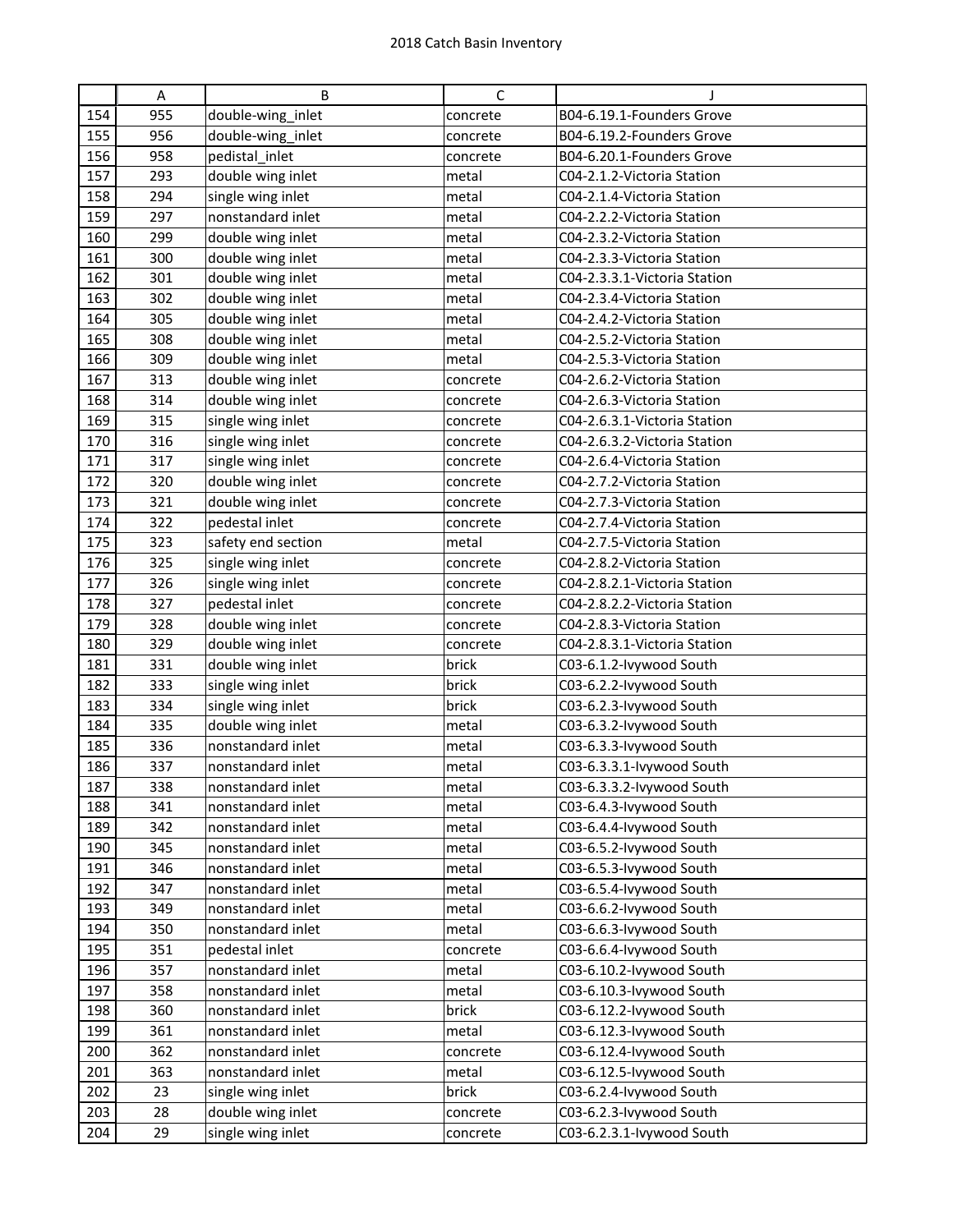|            | Α          | B                                      | С                    | J                                                      |
|------------|------------|----------------------------------------|----------------------|--------------------------------------------------------|
| 205        | 30         | single wing inlet                      | concrete             | C03-6.2.3.1.1-lvywood South                            |
| 206        | 31         | double wing inlet                      | concrete             | C03-6.2.3.2-lvywood South                              |
| 207        | 32         | single wing inlet                      | concrete             | C03-6.2.4-Ivywood South                                |
| 208        | 33         | single wing inlet                      | concrete             | C03-6.2.4.1-Ivywood South                              |
| 209        | 36         | pedestal inlet                         | concrete             | C03-6.2.7-Ivywood South                                |
| 210        | 379        | nonstandard inlet                      | concrete             | C02-4.19.2-Crystal Hills                               |
| 211        | 380        | nonstandard inlet                      | concrete             | C02-4.19.3-Crystal Hills                               |
| 212        | 381        | nonstandard inlet                      | concrete             | C02-4.22.2-Crystal Hills                               |
| 213        | 383        | nonstandard inlet                      | concrete             | C02-4.22.3-Crystal Hills                               |
| 214        | 384        | nonstandard inlet                      | concrete             | C02-4.23.3-Crystal Hills                               |
| 215        | 385        | nonstandard inlet                      | concrete             | C02-4.23.2-Crystal Hills                               |
| 216        | 388        | nonstandard inlet                      | concrete             | C02-4.24.2-Crystal Hills                               |
| 217        | 389        | nonstandard inlet                      | concrete             | C02-4.24.3-Crystal Hills                               |
| 218        | 391        | nonstandard inlet                      | concrete             | C02-4.25.3-Crystal Hills                               |
| 219        | 392        | nonstandard inlet                      | concrete             | C02-4.25.2-Crystal Hills                               |
| 220        | 394        | nonstandard inlet                      | concrete             | C02-4.26.2-Crystal Hills                               |
| 221        | 395        | nonstandard inlet                      | concrete             | C02-4.26.3-Crystal Hills                               |
| 222        | 755        | nonstandard inlet                      | concrete             | C02-4.1.2-Crystal Hills                                |
| 223        | 760        | nonstandard inlet                      | concrete             | C02-4.2.2-Crystal Hills                                |
| 224        | 762        | nonstandard inlet                      | concrete             | C02-4.3.2-Crystal Hills                                |
| 225        | 773        | nonstandard inlet                      | concrete             | C02-4.7.2-Crystal Hills                                |
| 226        | 777        | nonstandard inlet                      | concrete             | C02-4.8.2-Crystal Hills                                |
| 227        | 781        | nonstandard inlet                      | concrete             | C02-4.10.2-Crystal Hills                               |
| 228        | 787        | nonstandard inlet                      | concrete             | C02-4.11.3-Crystal Hills                               |
| 229        | 803        | nonstandard inlet                      | concrete             | C02-4.17.2-Crystal Hills                               |
| 230        | 807        | nonstandard inlet                      | concrete             | C02-4.18.2-Crystal Hills                               |
| 231        | 809        | nonstandard inlet                      | concrete             | C02-4.18.3-Crystal Hills                               |
| 232        | 810        | nonstandard inlet                      | concrete             | C02-4.20.3-Crystal Hills                               |
| 233        | 811        | nonstandard inlet                      | concrete             | C02-4.20.2-Crystal Hills                               |
| 234        | 814        | nonstandard inlet                      | concrete             | C02-4.21.2-Crystal Hills                               |
| 235        | 815        | nonstandard inlet                      | concrete             | C02-4.21.3-Crystal Hills                               |
| 236        | 739        | curb inlet                             | concrete             | C02-7.17.2-Lake Welbrook                               |
| 237        | 453        | nonstandard inlet                      | concrete             | C02-7.10.2-Lake Wellbrook                              |
| 238        | 455        | nonstandard inlet                      | concrete             | C02-7.11.3-Lake Wellbrook                              |
| 239        | 456        | nonstandard inlet                      | concrete             | C02-7.11.2-Lake Wellbrook                              |
| 240        | 457        | nonstandard inlet                      | concrete             | C02-7.11.2.1-Lake Wellbrook                            |
| 241        | 458        | nonstandard inlet                      | concrete             | C02-7.11.2.2-Lake Wellbrook                            |
| 242        | 459        | nonstandard inlet                      | concrete             | C02-7.12.6-Lake Wellbrook                              |
| 243        | 460        | nonstandard inlet                      | concrete             | C02-7.12.5-Lake Wellbrook                              |
| 244        | 461        | nonstandard inlet                      | concrete             | C02-7.12.4-Lake Wellbrook                              |
| 245        | 462        | nonstandard inlet                      | concrete             | C02-7.12.3-Lake Wellbrook                              |
| 246        | 463        | nonstandard inlet                      | concrete             | C02-7.12.2-Lake Wellbrook                              |
| 247        | 466        | nonstandard inlet                      | concrete             | C02-7.10.5-Lake Wellbrook                              |
| 248        | 467        | nonstandard inlet                      | concrete             | C02-7.10.6-Lake Wellbrook                              |
| 249        | 468        | nonstandard inlet                      | concrete             | C02-7.10.7-Lake Wellbrook                              |
| 250        | 470        | nonstandard inlet                      | concrete             | C02-7.13.3-Lake Wellbrook                              |
| 251<br>252 | 471        | nonstandard inlet                      | concrete             | C02-7.13.3.1-Lake Wellbrook                            |
| 253        | 472<br>473 | nonstandard inlet<br>nonstandard inlet | concrete             | C02-7.13.4-Lake Wellbrook<br>C02-7.13.5-Lake Wellbrook |
| 254        | 474        | nonstandard inlet                      | concrete<br>concrete | C02-7.13.5.1-Lake Wellbrook                            |
| 255        | 476        | nonstandard inlet                      |                      | C02-7.13.7-Lake Wellbrook                              |
|            |            |                                        | concrete             |                                                        |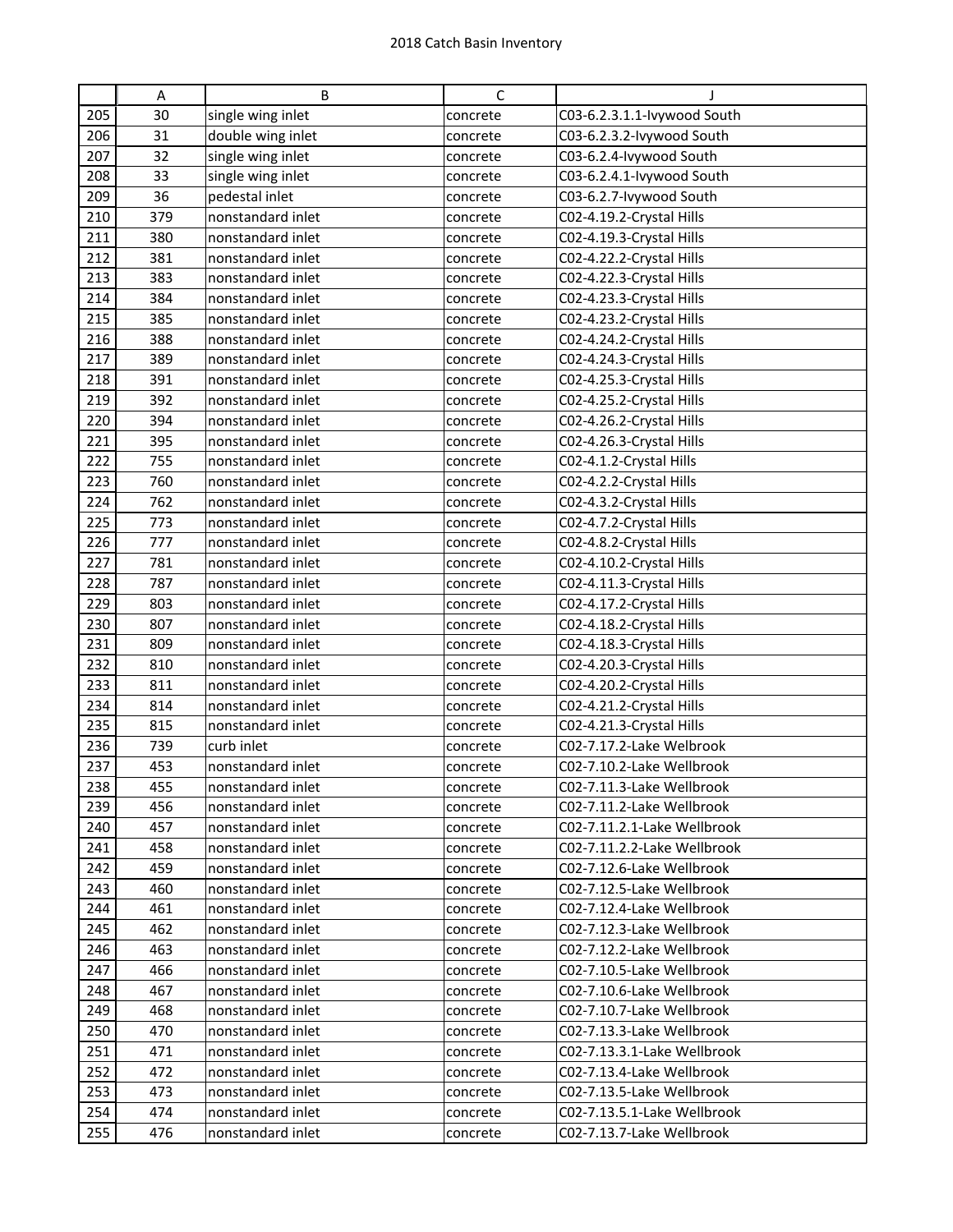|     | A   | B                 | С         | J                           |
|-----|-----|-------------------|-----------|-----------------------------|
| 256 | 477 | nonstandard inlet | concrete  | C02-7.13.8-Lake Wellbrook   |
| 257 | 479 | nonstandard inlet | concrete  | C02-7.14.2-Lake Wellbrook   |
| 258 | 480 | nonstandard inlet | concrete  | C02-7.14.3-Lake Wellbrook   |
| 259 | 483 | nonstandard inlet | concrete  | C02-7.15.4-Lake Wellbrook   |
| 260 | 485 | nonstandard inlet | concrete  | C02-7.16.2-Lake Wellbrook   |
| 261 | 486 | nonstandard inlet | concrete  | C02-7.16.3-Lake Wellbrook   |
| 262 | 198 | double wing inlet | metal     | B01-1.5.2-Planters Ridge    |
| 263 | 199 | double wing inlet | metal     | B01-1.5.3-Planters Ridge    |
| 264 | 285 | double wing inlet | metal     | B01-1.6.2-Planters Ridge    |
| 265 | 531 | double wing inlet | metal     | B01-1.6.3-Planters Ridge    |
| 266 | 535 | double wing inlet | metal     | B01-1.7.2-Planters Ridge    |
| 267 | 536 | double wing inlet | metal     | B01-1.7.3-Planters Ridge    |
| 268 | 537 | yard inlet        | metal     | B01-1.7.4-Planters Ridge    |
| 269 | 538 | double wing inlet | concrete  | B01-1.8.2-Planters Ridge    |
| 270 | 539 | double wing inlet | concrete  | B01-1.8.3-Planters Ridge    |
| 271 | 540 | pedestal inlet    | concrete  | B01-1.8.4-Planters Ridge    |
| 272 | 544 | double wing inlet | metal     | B01-1.9.3-Planters Ridge    |
| 273 | 569 | double wing inlet | metal     | B01-1.4.2-Planters Ridge    |
| 274 | 570 | double wing inlet | metal     | B01-1.4.3-Planters Ridge    |
| 275 | 571 | double wing inlet | metal     | B01.1.1.2-Planters Ridge    |
| 276 | 573 | double wing inlet | metal     | B01.1.1.3-Planters Ridge    |
| 277 | 576 | double wing inlet | metal     | B01-1.2.2-Planters Ridge    |
| 278 | 577 | double wing inlet | metal     | B01-1.2.3-Planters Ridge    |
| 279 | 579 | single wing inlet | metal     | B01-1.2.2.1-Planters Ridge  |
| 280 | 581 | double wing inlet | metal     | B01-1.3.2-Planters Ridge    |
| 281 | 546 | nonstandard inlet | concrete? | B02-1.1.1-Keeneland         |
| 282 | 547 | nonstandard inlet | concrete? | B02-1.2.1-keeneland         |
| 283 | 548 | nonstandard inlet | concrete? | B02-1.2.2-Keeneland         |
| 284 | 549 | nonstandard inlet | concrete? | B02-1.3.1-Keeneland         |
| 285 | 550 | nonstandard inlet | concrete? | B02-1.3.2-Keeneland         |
| 286 | 551 | nonstandard inlet | concrete? | B02-1.4.1-Keeneland         |
| 287 | 552 | nonstandard inlet | concrete? | B02-1.4.2-Keeneland         |
| 288 | 553 | nonstandard inlet | concrete? | B02-1.5.1-Keeneland         |
| 289 | 555 | nonstandard inlet | concrete? | B02-1.6.2-Keeneland         |
| 290 | 556 | nonstandard inlet | concrete? | B02-1.6.3-Keeneland         |
| 291 | 557 | nonstandard inlet | concrete? | B02-1.7.1-Keeneland         |
| 292 | 558 | nonstandard inlet | concrete? | B02-1.7.2-Keeneland         |
| 293 | 559 | nonstandard inlet | concrete? | B02-1.8.1-Keeneland         |
| 294 | 560 | nonstandard inlet | concrete? | B02-1.8.2-Keeneland         |
| 295 | 561 | nonstandard inlet | metal     | B02-1.9.1-Keeneland         |
| 296 | 562 | nonstandard inlet | metal     | B02-1.9.2-Keeneland         |
| 297 | 563 | nonstandard inlet | concrete? | B02-1.10.1-Keeneland        |
| 298 | 564 | nonstandard inlet | concrete? | B02-1.10.2-Keeneland        |
| 299 | 565 | nonstandard inlet | concrete? | B02-1.10.3-Keeneland        |
| 300 | 566 | nonstandard inlet | concrete? | B02-1.11.1-Keeneland        |
| 301 | 567 | nonstandard inlet | concrete? | B02-1.11.2-Keeneland        |
| 302 | 583 | nonstandard inlet | concrete  | C03-2.1.2-Summit Grove      |
| 303 | 588 | single wing inlet | concrete  | C03-3.1.4-3.1.5-Summit Oaks |
| 304 | 589 | double wing inlet | concrete  | STRUCTURES-Summit Oaks      |
| 305 | 590 | single wing inlet | concrete  | C03-3.1.5-Summit Oaks       |
| 306 | 591 | single wing inlet | concrete  | C03-3.1.6-Summit Oaks       |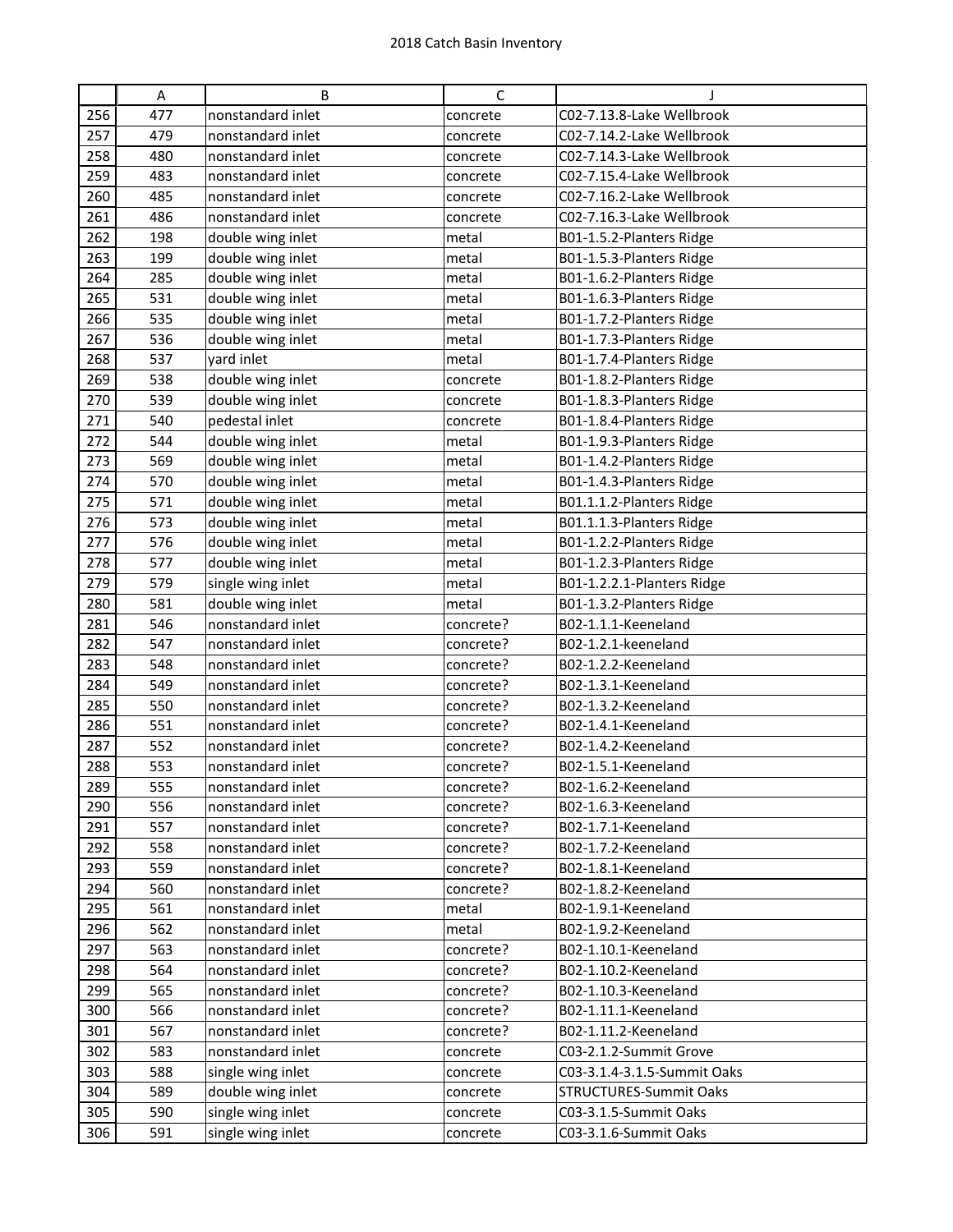|     | A   | B                 | C        |                         |
|-----|-----|-------------------|----------|-------------------------|
| 307 | 593 | single wing inlet | concrete | C03-3.1.3.2-Summit Oaks |
| 308 | 594 | single wing inlet | concrete | C03-3.1.3.3-Summit Oaks |
| 309 | 595 | single wing inlet | concrete | C03-3.1.3.4-Summit Oaks |
| 310 | 597 | double wing inlet | concrete | C03-3.2.2-Summit Oaks   |
| 311 | 598 | double wing inlet | concrete | C03-3.2.3-Summit Oaks   |
| 312 | 605 | nonstandard inlet | concrete | C03-5.1.1-Calls Creek   |
| 313 | 606 | nonstandard inlet | concrete | C03-5.1.2-Calls Creek   |
| 314 | 607 | nonstandard inlet | concrete | C03-5.1.3-Calls Creek   |
| 315 | 609 | nonstandard inlet | concrete | C03-5.2.2-Calls Creek   |
| 316 | 610 | nonstandard inlet | concrete | C03-5.2.3-Calls Creek   |
| 317 | 613 | nonstandard inlet | concrete | C03-5.2.2.1-Calls Creek |
| 318 | 614 | nonstandard inlet | concrete | C03-5.2.2.2-Calls Creek |
| 319 | 616 | nonstandard inlet | concrete | C03-5.3.2-Calls Creek   |
| 320 | 617 | nonstandard inlet | concrete | C03-5.3.3-Calls Creek   |
| 321 | 619 | nonstandard inlet | concrete | C03-5.4.2-Calls Creek   |
| 322 | 620 | nonstandard inlet | concrete | C03-5.4.3-Calls Creek   |
| 323 | 622 | nonstandard inlet | concrete | C03-5.5.2-Calls Creek   |
| 324 | 623 | nonstandard inlet | concrete | C03-5.5.3-Calls Creek   |
| 325 | 625 | nonstandard inlet | concrete | C03-5.6.2-Calls Creek   |
| 326 | 626 | nonstandard inlet | concrete | C03-5.6.3-Calls Creek   |
| 327 | 627 | pedestal inlet    | concrete | C03-5.7.1-Calls Creek   |
| 328 | 634 | double wing inlet | concrete | C04-1.1.2-Willowynd     |
| 329 | 635 | single wing inlet | brick    | C04-1.1.3-Willowynd     |
| 330 | 636 | single wing inlet | concrete | C04-1.1.3.1-Willowynd   |
| 331 | 637 | single wing inlet | brick    | C04-1.1.4-Willowynd     |
| 332 | 638 | single wing inlet | brick    | C04-1.1.4.1-Willowynd   |
| 333 | 639 | yard inlet        | concrete | C04-1.1.4.2-Willowynd   |
| 334 | 641 | single wing inlet | brick    | C04-1.2.2-Willowynd     |
| 335 | 642 | single wing inlet | concrete | C04-1.2.3-Willowynd     |
| 336 | 643 | pedestal inlet    | concrete | C04-1.2.4-Willowynd     |
| 337 | 644 | pedestal inlet    | concrete | C04-1.2.5-Willowynd     |
| 338 | 650 | single wing inlet | brick    | C04-1.3.2-Willowynd     |
| 339 | 651 | single wing inlet | brick    | C04-1.3.3-Willowynd     |
| 340 | 653 | single wing inlet | concrete | C04-1.4.2-Wilowynd      |
| 341 | 654 | single wing inlet | concrete | C04-1.4.3-Willowynd     |
| 342 | 655 | pedestal inlet    | concrete | C04-1.4.4-Willowynd     |
| 343 | 657 | single wing inlet | concrete | C04-1.4.2.1-Willowynd   |
| 344 | 658 | single wing inlet | concrete | C04-1.4.2.1.1-Willowynd |
| 345 | 659 | single wing inlet | concrete | C04-1.4.2.2-Willowynd   |
| 346 | 660 | single wing inlet | concrete | C04-1.4.2.2.1-Willowynd |
| 347 | 666 | double wing inlet | concrete | C04-1.5.4-Willowynd     |
| 348 | 667 | single wing inlet | concrete | C04-1.5.5-Willowynd     |
| 349 | 668 | single wing inlet | concrete | C04-1.5.5.1-Willowynd   |
| 350 | 670 | single wing inlet | concrete | C04-1.5.7-Willowynd     |
| 351 | 672 | single wing inlet | concrete | C04-1.5.8-Willowynd     |
| 352 | 673 | single wing inlet | concrete | C04-1.5.9-Willowynd     |
| 353 | 674 | single wing inlet | concrete | C04-1.5.9.1-Willowynd   |
| 354 | 675 | pedestal inlet    | concrete | C04-1.5.9.2-Willowynd   |
| 355 | 676 | pedestal inlet    | concrete | C04-1.5.3-Willowynd     |
| 356 | 677 | pedestal inlet    | concrete | C04-1.5.9.4-Willowynd   |
| 357 | 678 | single wing inlet | concrete | C04-1.5.10-Willowynd    |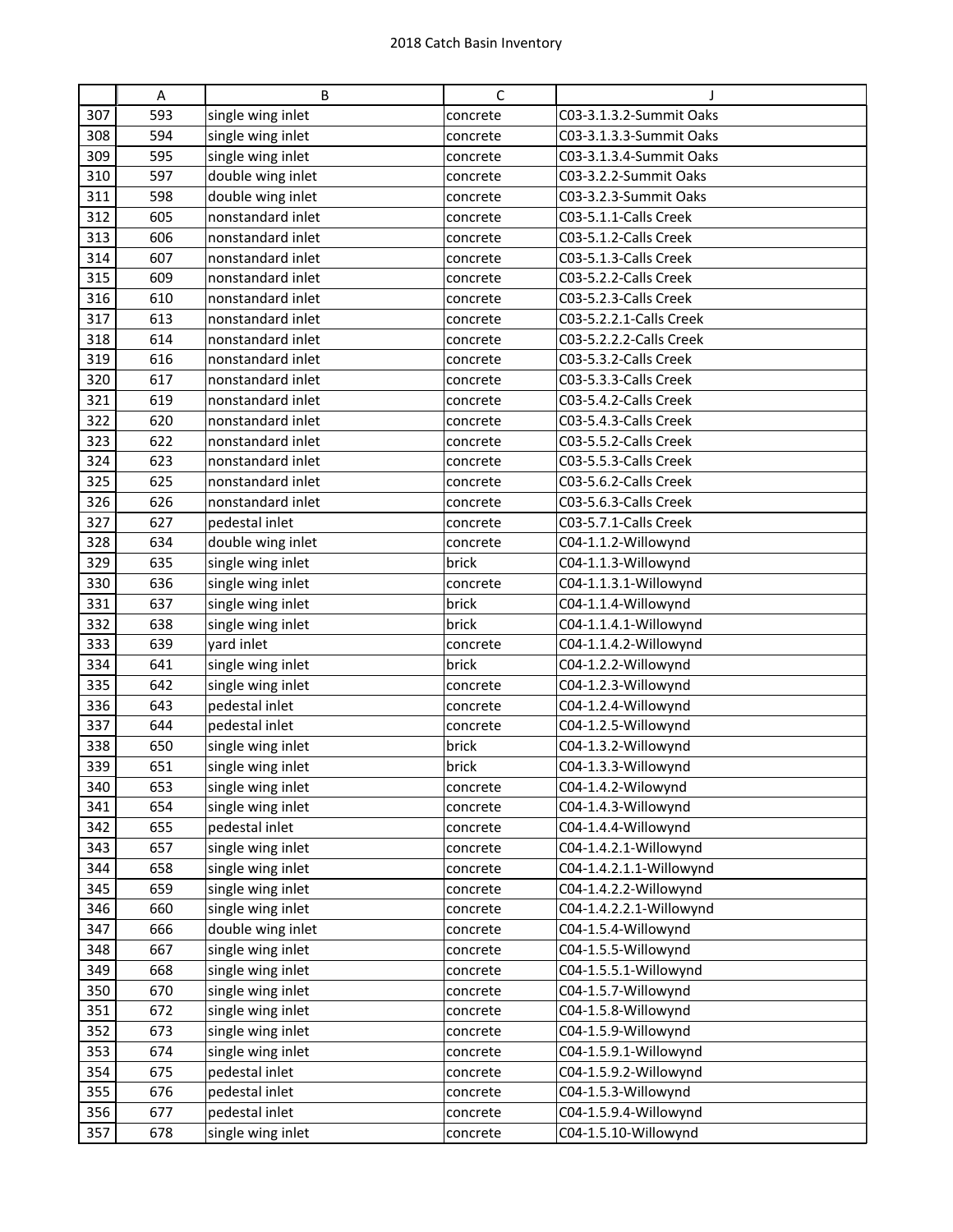|     | A   | B                 | С        | J                            |
|-----|-----|-------------------|----------|------------------------------|
| 358 | 679 | single wing inlet | concrete | C04-1.5.10.1-Willowynd       |
| 359 | 681 | single wing inlet | concrete | C04-1.5.11.1-Willowynd       |
| 360 | 682 | single wing inlet | concrete | C04-1.5.12-Willowynd         |
| 361 | 683 | single wing inlet | concrete | C04-1.5.12.1-Willowynd       |
| 362 | 684 | pedestal inlet    | concrete | C04-1.5.12.2-Willowynd       |
| 363 | 685 | pedestal inlet    | concrete | C04-1.5.12.3-Willowynd       |
| 364 | 686 | pedestal inlet    | concrete | C04-1.5.12.4-Willowynd       |
| 365 | 687 | pedestal inlet    | concrete | C04-1.5.12.5-Willowynd       |
| 366 | 286 | single wing inlet | concrete | C04-1.5.13-Willowynd         |
| 367 | 287 | single wing inlet | concrete | C04-1.5.13.1-Willowynd       |
| 368 | 288 | single wing inlet | concrete | C04-1.5.14-Willowynd         |
| 369 | 289 | single wing inlet | concrete | C04-1-5-14.1-Willowynd       |
| 370 | 291 | single wing inlet | concrete | C04-1.5.16-Willowynd         |
| 371 | 701 | single wing inlet | concrete | STRUCTURES-Willowynd         |
| 372 | 491 | nonstandard inlet | concrete | C02-8.1.2-Welbrook Farms     |
| 373 | 492 | nonstandard inlet | concrete | C02-8.1.3-Welbrook Farms     |
| 374 | 495 | nonstandard inlet | concrete | C02-8.2.2-Welbrook Farms     |
| 375 | 496 | nonstandard inlet | concrete | C02-8.2.3-Welbrook Farms     |
| 376 | 497 | yard inlet        | metal    | C02-8.2.4-Welbrook Farms     |
| 377 | 498 | nonstandard inlet | concrete | C02-8.2.5-Welbrook Farms     |
| 378 | 499 | nonstandard inlet | concrete | C02-8.2.6-Welbrook Farms     |
| 379 | 501 | nonstandard inlet | metal    | C02-8.3.2-Welbrook Farms     |
| 380 | 502 | nonstandard inlet | metal    | C02-8.3.3-Welbrook Farms     |
| 381 | 504 | nonstandard inlet | concrete | C02-8.4.2-Welbrook Farms     |
| 382 | 505 | nonstandard inlet | concrete | C02-8.4.3-Welbrook Farms     |
| 383 | 506 | nonstandard inlet | concrete | C02-8.4.4-Welbrook Farms     |
| 384 | 507 | nonstandard inlet | concrete | C02-8.4.5-Welbrook Farms     |
| 385 | 508 | nonstandard inlet | concrete | C02-8.4.6-Welbrook Farms     |
| 386 | 510 | nonstandard inlet | concrete | C02-8.4.7-Welbrook Farms     |
| 387 | 511 | nonstandard inlet | concrete | C02-8.4.8-Welbrook Farms     |
| 388 | 515 | nonstandard inlet | concrete | C02-8.6.2.1-Welbrook Farms   |
| 389 | 516 | nonstandard inlet | concrete | C02-8.6.2.1.1-Welbrook Farms |
| 390 | 517 | nonstandard inlet | concrete | C02-8.6.2.2-Welbrook Farms   |
| 391 | 518 | nonstandard inlet | concrete | C02-8.6.2.3-Welbrook Farms   |
| 392 | 519 | nonstandard inlet | concrete | C02-8.6.2.4-Welbrook Farms   |
| 393 | 520 | nonstandard inlet | metal    | C02-8.6.2.5-Welbrook Farms   |
| 394 | 521 | nonstandard inlet | concrete | C02-8.6.2.1.2-Welbrook Farms |
| 395 | 522 | nonstandard inlet | concrete | C02-8.6.2.1.3-Welbrook Farms |
| 396 | 524 | nonstandard inlet | concrete | C02-8.7.2-Welbrook Farms     |
| 397 | 525 | nonstandard inlet | concrete | C02-8.7.4-Welbrook Farms     |
| 398 | 526 | nonstandard inlet | concrete | C02-8.7.3-Welbrook Farms     |
| 399 | 527 | nonstandard inlet | concrete | C02-8.7.5-Welbrook Farms     |
| 400 | 528 | nonstandard inlet | concrete | C02-8.7.6-Welbrook Farms     |
| 401 | 530 | nonstandard inlet | concrete | C02-8.8.2-Welbrook Farms     |
| 402 | 705 | nonstandard inlet | metal    | C02-8.9.3-Welbrook Farms     |
| 403 | 706 | nonstandard inlet | metal    | C02-8.9.4-Welbrook Farms     |
| 404 | 707 | double wing inlet | metal    | C02-8.9.5-Welbrook Farms     |
| 405 | 708 | nonstandard inlet | concrete | C02-8.9.4.1-Welbrook Farms   |
| 406 | 711 | nonstandard inlet | concrete | C02-8.10.3-Welbrook Farms    |
| 407 | 712 | nonstandard inlet | concrete | C02-8.10.3-Welbrook Farms    |
| 408 | 713 | nonstandard inlet | concrete | C02-8.10.4-Welbrook Farms    |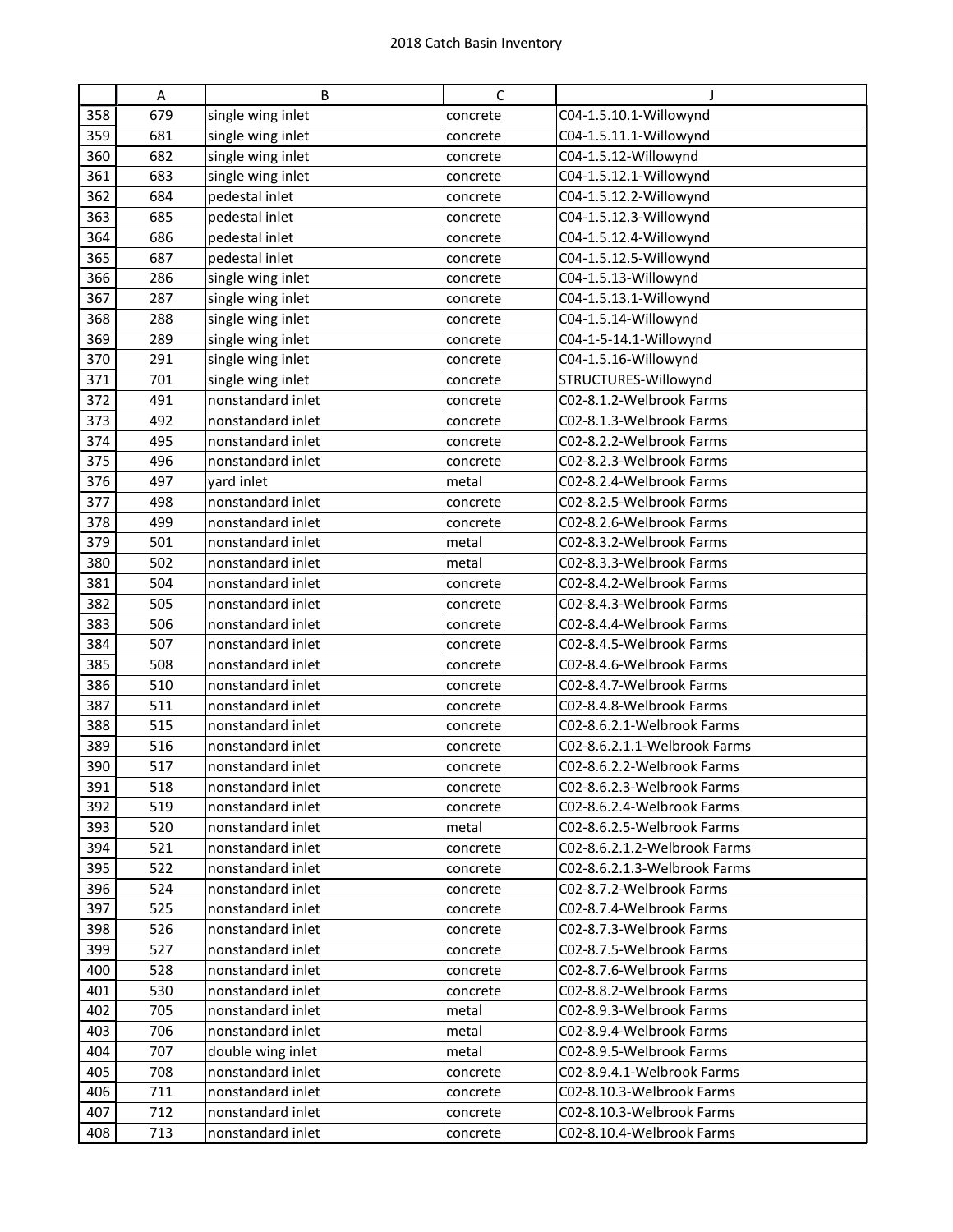|     | A    | B                  | $\mathsf{C}$ | J                             |
|-----|------|--------------------|--------------|-------------------------------|
| 409 | 714  | nonstandard inlet  | concrete     | C02-8.10.5-Welbrook Farms     |
| 410 | 715  | nonstandard inlet  | concrete     | C02-8.10.6-Welbrook Farms     |
| 411 | 716  | nonstandard inlet  | concrete     | C02-8.10.4.1-Welbrook Farms   |
| 412 | 717  | nonstandard inlet  | concrete     | C02-8.10.4.2-Welbrook Farms   |
| 413 | 719  | single wing inlet  | metal        | C02-8.11.2-Welbrook Farms     |
| 414 | 720  | single wing inlet  | metal        | C02-8.11.2.1-Welbrook Farms   |
| 415 | 721  | single wing inlet  | metal        | C02-8.11.3.1-Welbrook Farms   |
| 416 | 722  | single wing inlet  | metal        | C02-8.11.3-Welbrook Farms     |
| 417 | 723  | single wing inlet  | metal        | C02-8.11.4-Welbrook Farms     |
| 418 | 724  | single wing inlet  | metal        | C02-8.11.5-Welbrook Farms     |
| 419 | 725  | nonstandard inlet  | concrete     | C02-8.12.2-Welbrook Farms     |
| 420 | 727  | nonstandard inlet  | concrete     | C02-8.12.3-Welbrook Farms     |
| 421 | 729  | double wing inlet  | metal        | C02-8.13.2-Welbrook Farms     |
| 422 | 730  | single wing inlet  | metal        | C02-8.13.2.1-Welbrook Farms   |
| 423 | 731  | single wing inlet  | metal        | C02-8.13.2.1.1-Welbrook Farms |
| 424 | 732  | single wing inlet  | metal        | C02-8.13.2.2-Welbrook Farms   |
| 425 | 733  | single wing inlet  | metal        | C02-8.13.2.2.1-Welbrook Farms |
| 426 | 735  | double wing inlet  | metal        | C02-8.14.2-Welbrook Farms     |
| 427 | 736  | double wing inlet  | metal        | C02-8.14.3-Welbrook Farms     |
| 428 | 737  | single wing inlet  | metal        | C02-8.14.2.1-Welbrook Farms   |
| 429 | 744  | double wing inlet  | concrete     | C02-9.1.2.1.1-Chestnut Glen   |
| 430 | 745  | double wing inlet  | concrete     | C02-9.1.2.1-Chestnut Glen     |
| 431 | 747  | single wing inlet  | concrete     | C02-9.1.2.2-Chestnut Glen     |
| 432 | 748  | single wing inlet  | concrete     | C02-9.1.2.2.1-Chestnut Glen   |
| 433 | 897  | flume              | concrete     | B04-1.1.1-Pebble Brook        |
| 434 | 898  | flume              | concrete     | B04-1.1.2-Pebble Brook        |
| 435 | 899  | flume              | concrete     | B04-1.1.3-Pebble Brook        |
| 436 | 900  | non-standard_inlet | concrete     | B04-1.2.1-Pebble Brook        |
| 437 | 901  | non-standard inlet | concrete     | B04-1.2.2-Pebble Brook        |
| 438 | 903  | non-standard inlet | concrete     | B04-1.3.1-Pebble Brook        |
| 439 | 904  | non-standard_inlet | concrete     | B04-1.3.2-Pebble Brook        |
| 440 | 1514 | non-standard inlet | concrete     | C01-13.10.1-Pebble Brook      |
| 441 | 905  | flume              | concrete     | B04-2.1.1-River Haven Estates |
| 442 | 906  | flume              | concrete     | B04-2.2.1-River Haven Estates |
| 443 | 907  | double-wing_inlet  | concrete     | B04-2.2.1-River Haven Estates |
| 444 | 908  | double-wing_inlet  | concrete     | B04-2.2.2-River Haven Estates |
| 445 | 910  | double-wing_inlet  | concrete     | B04-2.3.1-River Haven Estates |
| 446 | 911  | double-wing_inlet  | concrete     | B04-2.3.2-River Haven Estates |
| 447 | 959  | non-standard_inlet | concrete     | B04-7.1.1-Birchmore Hills     |
| 448 | 960  | non-standard inlet | concrete     | B04-7.1.2-Birchmore Hills     |
| 449 | 962  | flume              | concrete     | B04-7.2.1-Birchmore Hills     |
| 450 | 963  | non-standard_inlet | concrete     | B04-7.3.1-Birchmore Hills     |
| 451 | 964  | non-standard inlet | concrete     | B04-7.3.2-Birchmore Hills     |
| 452 | 966  | flume              | concrete     | B04-7.3.3-Birchmore Hills     |
| 453 | 967  | flume              | concrete     | B04-7.3.4-Birchmore Hills     |
| 454 | 969  | non-standard inlet | concrete     | B04-7.4.1-Birchmore Hills     |
| 455 | 970  | non-standard inlet | concrete     | B04-7.4.2-Birchmore Hills     |
| 456 | 972  | non-standard_inlet | concrete     | B04-7.5.2-Birchmore Hills     |
| 457 | 973  | non-standard inlet | concrete     | B04-7.5.1-Birchmore Hills     |
| 458 | 975  | flume              | concrete     | B04-7.5.3-Birchmore Hills     |
| 459 | 976  | flume              | concrete     | B04-7.5.4-Birchmore Hills     |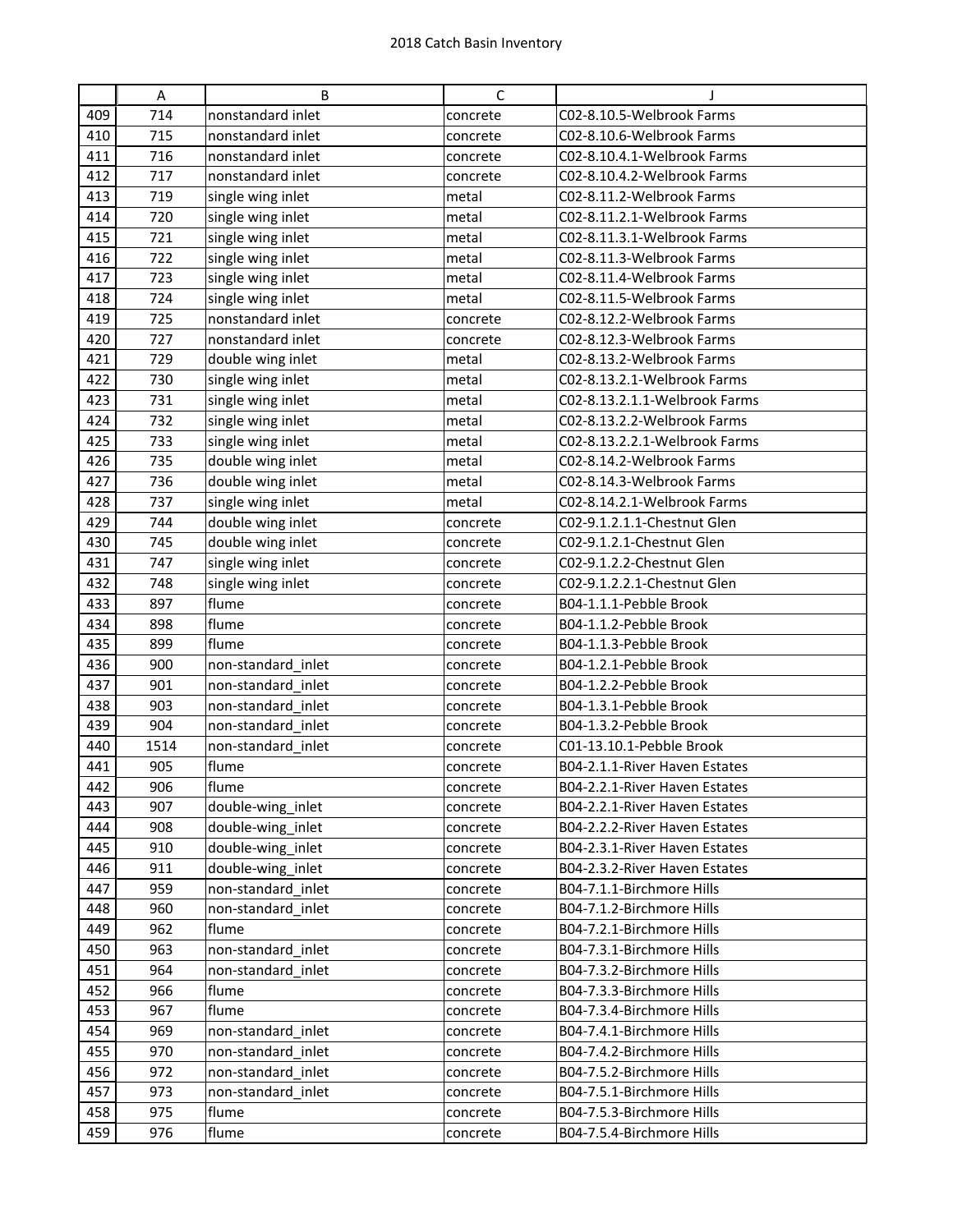|     | Α    | B                  | C        | T                             |
|-----|------|--------------------|----------|-------------------------------|
| 460 | 977  | non-standard_inlet | concrete | B04-7.6.2-Birchmore Hills     |
| 461 | 978  | non-standard inlet | concrete | B04-7.6.1-Birchmore Hills     |
| 462 | 979  | non-standard inlet | concrete | B04-7.7.2-Birchmore Hills     |
| 463 | 980  | non-standard inlet | concrete | B04-7.7.1-Birchmore Hills     |
| 464 | 982  | non-standard inlet | concrete | B04-7.8.2-Birchmore Hills     |
| 465 | 983  | non-standard inlet | concrete | B04-7.8.1-Birchmore Hills     |
| 466 | 984  | non-standard inlet | concrete | B04-7.8.1.1-Birchmore Hills   |
| 467 | 985  | non-standard inlet | concrete | B04-7.8.1.2-Birchmore Hills   |
| 468 | 986  | non-standard_inlet | concrete | B04-7.9.1-Birchmore Hills     |
| 469 | 987  | non-standard inlet | concrete | B04-7.9.2-Birchmore Hills     |
| 470 | 988  | non-standard inlet | concrete | B04-7.9.1.1-Birchmore Hills   |
| 471 | 989  | non-standard inlet | concrete | B04-7.9.1.2-Birchmore Hills   |
| 472 | 1489 | non-standard inlet | metal    | C01-13.1.2-Brookwood Estates  |
| 473 | 1494 | non-standard inlet | concrete | C01-13.2.2-Brookwood Estates  |
| 474 | 1496 | non-standard inlet | concrete | C01-13.3.1-Brookwood Estates  |
| 475 | 1497 | non-standard inlet | concrete | C01-13.3.2-Brookwood Estates  |
| 476 | 1498 | non-standard inlet | concrete | C01-13.3.3-Brookwood Estates  |
| 477 | 1500 | flume              | concrete | C01-13.4.2-Brookwood Estates  |
| 478 | 1501 | non-standard_inlet | concrete | C01-13.5.2-Brookwood Esates   |
| 479 | 1504 | non-standard inlet | concrete | C01-13.6.2-Brookwood Estates  |
| 480 | 1509 | non-standard inlet | concrete | C01-13.8.1-Brookwood Estates  |
| 481 | 1510 | non-standard_inlet | concrete | C01-13.8.2-Brookwood Estates  |
| 482 | 1512 | non-standard inlet | concrete | C01-13.9.1-Brookwood Estates  |
| 483 | 1515 | non-standard inlet | concrete | C01-13.10.2-Brookwood Estates |
| 484 | 1516 | non-standard inlet | concrete | C01-13.11.2-Brookwood Estates |
| 485 | 1517 | non-standard_inlet | concrete | C01-13.11.1-Brookwood Estates |
| 486 | 1520 | non-standard_inlet | concrete | C01-13.13.1-Brookwood Estates |
| 487 | 1521 | non-standard_inlet | concrete | C01-13.13.2-Brookwood Estates |
| 488 | 1016 | non-standard inlet | concrete | C01-13.13.3-Brookwood Estates |
| 489 | 1017 | non-standard inlet | concrete | C01-13.14.2-Brookwood Estates |
| 490 | 1018 | non-standard inlet | concrete | C01-13.14.1-Brookwood Estates |
| 491 | 1020 | non-standard inlet | concrete | C01-13.14.2-Brookwood Estates |
| 492 | 1021 | non-standard inlet | concrete | C01-13.14.1-Brookwood Estates |
| 493 | 1023 | flume              | concrete | C01-13.15.1-Brookwood Estates |
| 494 | 1024 | non-standard_inlet | concrete | C01-13.16.2-Brookwood Estates |
| 495 | 1025 | non-standard inlet | concrete | C01-13.16.1-Brookwood Estates |
| 496 | 1027 | non-standard_inlet | concrete | C01-13.17.2-Brookwood Estates |
| 497 | 1028 | non-standard_inlet | concrete | C01-13.17.1-Brookwood Estates |
| 498 | 990  | flume              | concrete | C02-13.1.1-Tanglebrook East   |
| 499 | 991  | non-standard inlet | concrete | C02-13.1.2-Tanglebrook East   |
| 500 | 993  | flume              | concrete | C02-13.1.3-Tanglebrook East   |
| 501 | 994  | flume              | concrete | C02-13.1.4-Tanglebrook East   |
| 502 | 995  | flume              | concrete | C02-13.1.5-Tanglebrook East   |
| 503 | 996  | flume              | concrete | C02-13.1.6-Tanglebrook East   |
| 504 | 997  | non-standard_inlet | concrete | C02-13.1.7-Tanglebrook East   |
| 505 | 998  | yard_inlet         | metal    | C02-13.1.9-Tanglebrook East   |
| 506 | 999  | flume              | concrete | C02-13.1.10-Tanglebrook East  |
| 507 | 1000 | flume              | concrete | C02-13.1.11-Tanglebrook East  |
| 508 | 1001 | flume              | concrete | C02-13.1.12-Tanglebrook East  |
| 509 | 1030 | flume              | concrete | C02-13.1.13-Tanglebrook East  |
| 510 | 1031 | flume              | concrete | C02-13.1.14-Tanglebrook East  |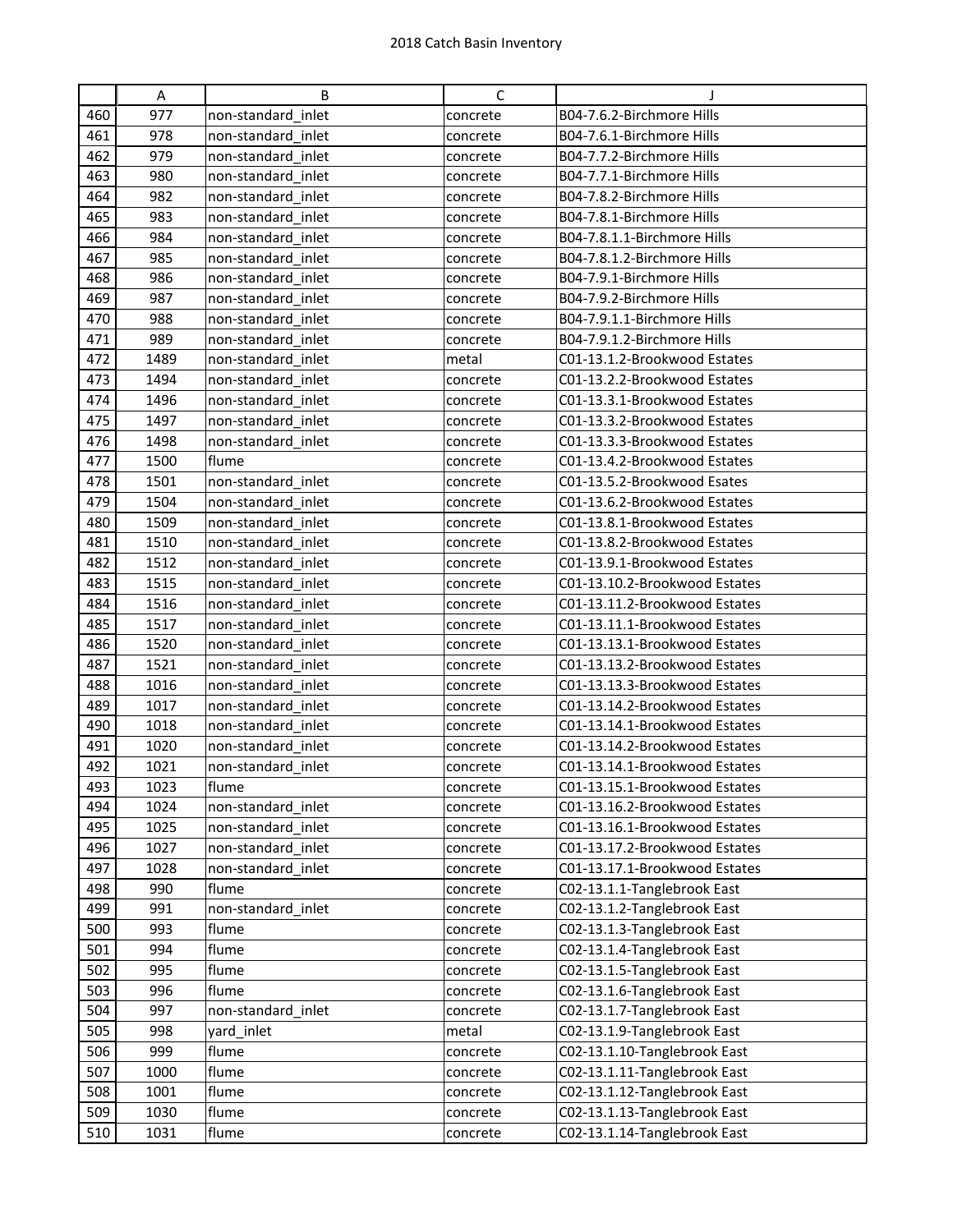|     | $\mathsf A$ | B                  | $\mathsf C$ | J                             |
|-----|-------------|--------------------|-------------|-------------------------------|
| 511 | 1032        | flume              | concrete    | C02-13.1.14-Tanglebrook East  |
| 512 | 1033        | flume              | concrete    | C02-13.1.15-Tanglebrook East  |
| 513 | 1034        | flume              | concrete    | C02-13.1.16-Tanglebrook East  |
| 514 | 1035        | non-standard_inlet | concrete    | C02-13.1.17-Tanglebrook East  |
| 515 | 1036        | flume              | concrete    | C02-13.1.18-Tanglebrook East  |
| 516 | 1037        | flume              | concrete    | C02-13.1.19-Tanglebrook East  |
| 517 | 1038        | non-standard inlet | concrete    | C02-13.1.20-Tanglebrook East  |
| 518 | 1039        | non-standard_inlet | concrete    | C02-13.1.21-Tanlgebrook East  |
| 519 | 1041        | flume              | concrete    | C02-13.1.23-Tanglebrook East  |
| 520 | 1042        | flume              | concrete    | C02-13.1.24-Tanglebrook East  |
| 521 | 1043        | flume              | concrete    | C02-13.1.25-Tanglebrook East  |
| 522 | 1044        | flume              | concrete    | C02-13.1.25-Tanglebrook East  |
| 523 | 1045        | flume              | concrete    | C02-13.1.26-Tanglebrook East  |
| 524 | 1046        | flume              | concrete    | C02-13.1.27-Tanglebrook East  |
| 525 | 1047        | flume              | concrete    | C02-13.1.28-Tanglebrook East  |
| 526 | 1048        | flume              | concrete    | C02-13.1.29-Tanglebrook East  |
| 527 | 1049        | non-standard_inlet | concrete    | C02-13.1.30-Tanglebrook East  |
| 528 | 1050        | flume              | concrete    | C02-13.1.31-Tanglebrook East  |
| 529 | 1051        | flume              | concrete    | C02-13.1.32-Tanglebrook East  |
| 530 | 1052        | flume              | concrete    | C02-13.1.33-Tanglebrook East  |
| 531 | 1053        | flume              | concrete    | C02-13.1.34-Tanglebrook East  |
| 532 | 1054        | flume              | concrete    | C02-13.1.35-Tanglebrook East  |
| 533 | 1055        | flume              | concrete    | C02-13.1.36-Tanglebrook East  |
| 534 | 1056        | flume              | concrete    | C02-13.1.37-Tanglebrook East  |
| 535 | 1057        | flume              | concrete    | C02-13.1.38-Tanglebrook East  |
| 536 | 1170        | non-standard_inlet | metal       | C01-1.1.1-Jennings Mill Rd    |
| 537 | 1171        | non-standard_inlet | metal       | C01-1.1.2-Jennings Mill Rd    |
| 538 | 1172        | non-standard_inlet | metal       | C01-1.1.3-Jennings Mill Rd    |
| 539 | 1173        | non-standard inlet | metal       | C01-1.1.4-Jennings Mill Rd    |
| 540 | 1174        | pedistal_inlet     | concrete    | C01-1.2.M1.1-Jennings Mill Rd |
| 541 | 1180        | double-wing_inlet  | concrete    | C01-1.2.1-Jennings Mill Rd    |
| 542 | 1181        | flume              | concrete    | C01-1.2.2-Jennings Mill Rd    |
| 543 | 1182        | yard_inlet         | concrete    | C01-1.2.3-Jennings Mill Rd    |
| 544 | 1488        | flume              | concrete    | C01-10.8.3-Jennings Mill Rd   |
| 545 | 1857        | single-wing_inlet  | concrete    | C01AJ-Jennings Mill Rd        |
| 546 | 1858        | single-wing_inlet  | concrete    | C01AJ-Jennings Mill Rd        |
| 547 | 1859        | single-wing_inlet  | concrete    | C01AJ-Jennings Mill Rd        |
| 548 | 1860        | single-wing_inlet  | concrete    | C01AJ-Jennings Mill Rd        |
| 549 | 1861        | single-wing_inlet  | concrete    | C01AJ-Jennings Mill Rd        |
| 550 | 1862        | single-wing_inlet  | concrete    | C01AJ-Jennings Mill Rd        |
| 551 | 1863        | single-wing_inlet  | concrete    | C01AJ-Jennings Mill Rd        |
| 552 | 1864        | single-wing_inlet  | concrete    | C01AJ-Jennings Mill Rd        |
| 553 | 1865        | single-wing_inlet  | concrete    | C01AJ-Jennings Mill Rd        |
| 554 | 1866        | single-wing_inlet  | concrete    | C01AJ-Jennings Mill Rd        |
| 555 | 1867        | single-wing_inlet  | concrete    | C01AJ-Jennings Mill Rd        |
| 556 | 1868        | single-wing_inlet  | concrete    | C01AJ-Jennings Mill Rd        |
| 557 | 1869        | single-wing_inlet  | concrete    | C01AJ-Jennings Mill Rd        |
| 558 | 1254        | non-standard_inlet | metal       | C01-4.16.1-Jennings Mill      |
| 559 | 1256        | pedistal_inlet     | concrete    | C01-4.17.1-Jennings Mill      |
| 560 | 1257        | non-standard_inlet | metal       | C01-4.17.2-Jennings Mill      |
| 561 | 1258        | non-standard_inlet | metal       | C01-4.17.3-Jennings Mill      |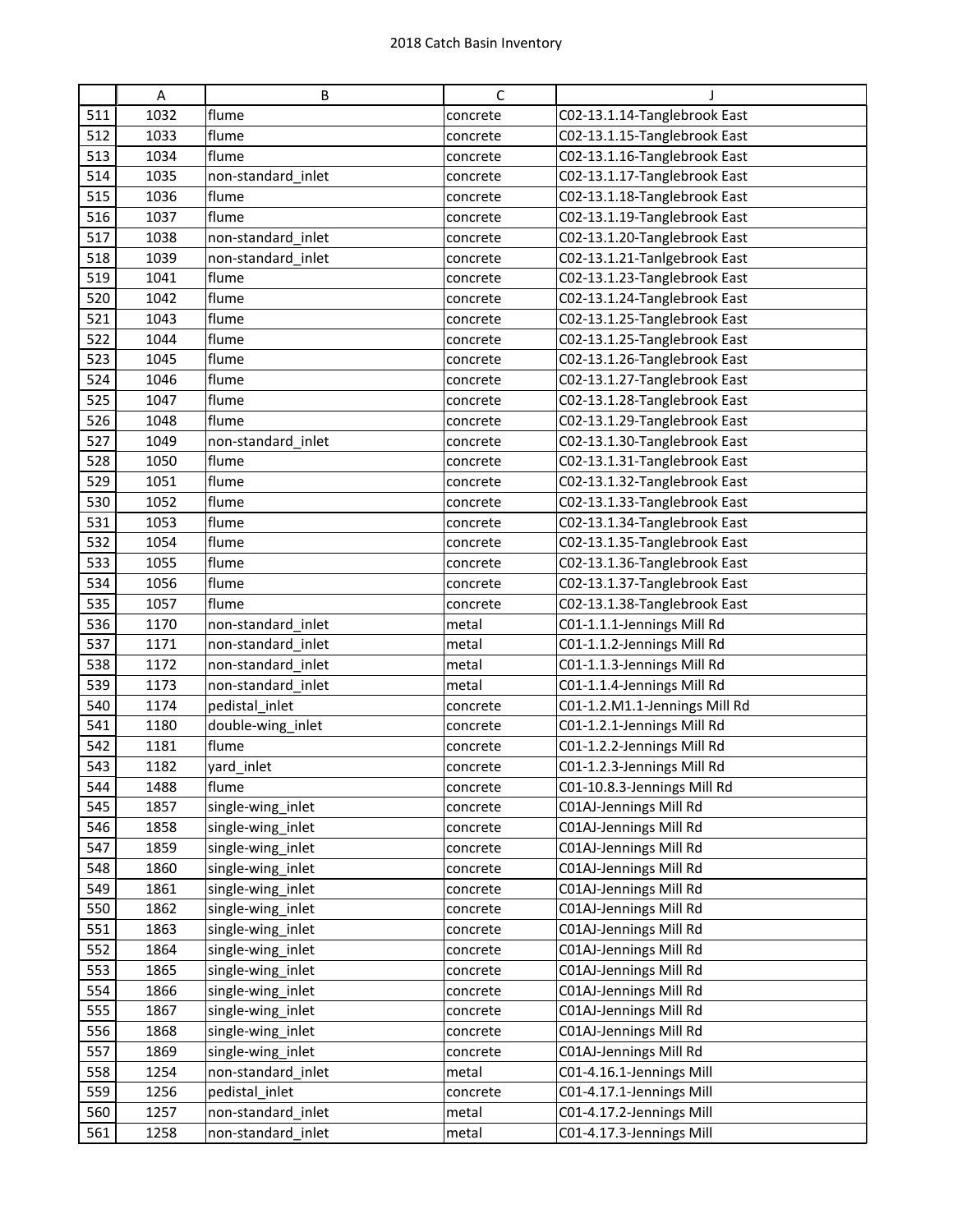|            | Α            | B                                      | $\mathsf{C}$         | J                                                    |
|------------|--------------|----------------------------------------|----------------------|------------------------------------------------------|
| 562        | 1259         | non-standard_inlet                     | metal                | C01-4.17.4-Jennings Mill                             |
| 563        | 1260         | double-wing_inlet                      | concrete             | C01-4.18.1-Jennings Mill                             |
| 564        | 1263         | non-standard inlet                     | concrete             | C01-4.19.1-Jennings Mill                             |
| 565        | 1266         | non-standard inlet                     | concrete             | C01-4.20.1-Jennings Mill                             |
| 566        | 1267         | non-standard inlet                     | concrete             | C01-4.20.2-Jennings Mill                             |
| 567        | 1270         | non-standard inlet                     | concrete             | C01-4.21.2-Jennings Mill                             |
| 568        | 1271         | non-standard inlet                     | concrete             | C01-4.22.2-Jennings Mill                             |
| 569        | 1272         | non-standard_inlet                     | concrete             | C01-4.22.1-Jennings Mill                             |
| 570        | 1275         | non-standard inlet                     | concrete             | C01-4.23.1-Jennings Mill                             |
| 571        | 1276         | non-standard inlet                     | concrete             | C01-4.23.2-Jennings Mill                             |
| 572        | 1277         | flume                                  | concrete             | C01-4.24.1-Jennings Mill                             |
| 573        | 1278         | non-standard inlet                     | concrete             | C01-4.24.3-Jennings Mill                             |
| 574        | 1279         | non-standard inlet                     | concrete             | C01-4.24.2-Jennings Mill                             |
| 575        | 1281         | flume                                  | concrete             | C01-4.24.4-Jennings Mill                             |
| 576        | 1282         | non-standard inlet                     | concrete             | C01-4.25.2-Jennings Mill                             |
| 577        | 1283         | non-standard inlet                     | concrete             | C01-4.25.1-Jennings Mill                             |
| 578        | 1284         | flume                                  | concrete             | C01-4.25.4-Jennings Mill                             |
| 579        | 1286         | non-standard inlet                     | concrete             | C01-4.26.1-Jennings Mill                             |
| 580        | 1287         | non-standard_inlet                     | concrete             | C01-4.26.2-Jennings Mill                             |
| 581        | 1288         | non-standard inlet                     | concrete             | C01-4.26.3-Jennings Mill                             |
| 582        | 1289         | non-standard inlet                     | concrete             | C01-4.26.1.2-Jennings Mill                           |
| 583        | 1290         | non-standard inlet                     | concrete             | C01-4.26.1.1-Jennings Mill                           |
| 584        | 1292         | non-standard inlet                     | concrete             | C01-4.27.1-Jennings Mill                             |
| 585        | 1293         | non-standard inlet                     | concrete             | C01-4.27.2-Jennings Mill                             |
| 586        | 1295         | non-standard inlet                     | concrete             | C01-4.28.1-Jennings Mill                             |
| 587        | 1296         | non-standard inlet                     | concrete             | C01-4.28.2-Jennings Mill                             |
| 588        | 1297         | non-standard inlet                     | concrete             | C01-4.30.1-Jennings Mill                             |
| 589        | 1298         | non-standard_inlet                     | concrete             | C01-4.30.2-Jennings Mill                             |
| 590        | 1300         | single-wing_inlet                      | concrete             | C01-4.31.1-Jennings Mill                             |
| 591        | 1301         | double-wing_inlet                      | concrete             | C01-4.31.2-Jennings Mill                             |
| 592        | 1302         | double-wing_inlet                      | concrete             | C01-4.31.3-Jennings Mill                             |
| 593        | 1304         | double-wing_inlet                      | concrete             | C01-4.32.1-Jennings Mill                             |
| 594        | 1305         | double-wing_inlet                      | concrete             | C01-4.32.2-Jennings Mill                             |
| 595        | 1306         | double-wing_inlet                      | concrete             | C01-4.33.1-Jennings Mill                             |
| 596        | 1307         | double-wing_inlet                      | concrete             | C01-4.33.2-Jennings Mill                             |
| 597        | 1308         | single-wing_inlet                      | concrete             | C01-4.33.3-Jennings Mill                             |
| 598        | 1309         | non-standard_inlet                     | concrete             | C01-4.34.1-Jennings Mill                             |
| 599        | 1311         | non-standard inlet                     | concrete             | C01-4.35.1-Jennings Mill                             |
| 600        | 1312         | non-standard_inlet                     | concrete             | C01-4.35.2-Jennings Mill                             |
| 601        | 1314         | non-standard_inlet                     | concrete             | C01-4.36.1-Jennings Mill                             |
| 602        | 1316         | double-wing_inlet                      | concrete             | C01-4.37.1-Jennings Mill                             |
| 603        | 1317         | double-wing_inlet                      | concrete             | C01-4.37.2-Jennings Mill                             |
| 604        | 1319         | single-wing_inlet                      | concrete             | C01-4.38.1-Jennings Mill                             |
| 605        | 1320         | single-wing_inlet                      | concrete             | C01-4.38.2-Jennings Mill                             |
| 606<br>607 | 1321         | double-wing_inlet                      | concrete             | C01-4.39.1-Jennings Mill                             |
| 608        | 1322<br>1323 | single-wing_inlet<br>double-wing_inlet | concrete             | C01-4.40.1-Jennings Mill<br>C01-4.40.2-Jennings Mill |
| 609        | 1326         | double-wing_inlet                      | concrete             | C01-4.41.1-Jennings Mill                             |
| 610        | 1327         | double-wing_inlet                      | concrete<br>concrete | C01-4.41.2-Jennings Mill                             |
| 611        | 1328         | yard_inlet                             | metal                | C01-4.41.3-Jennings Mill                             |
| 612        | 1329         | single-wing_inlet                      | concrete             | C01-4.42.1-Jennings Mill                             |
|            |              |                                        |                      |                                                      |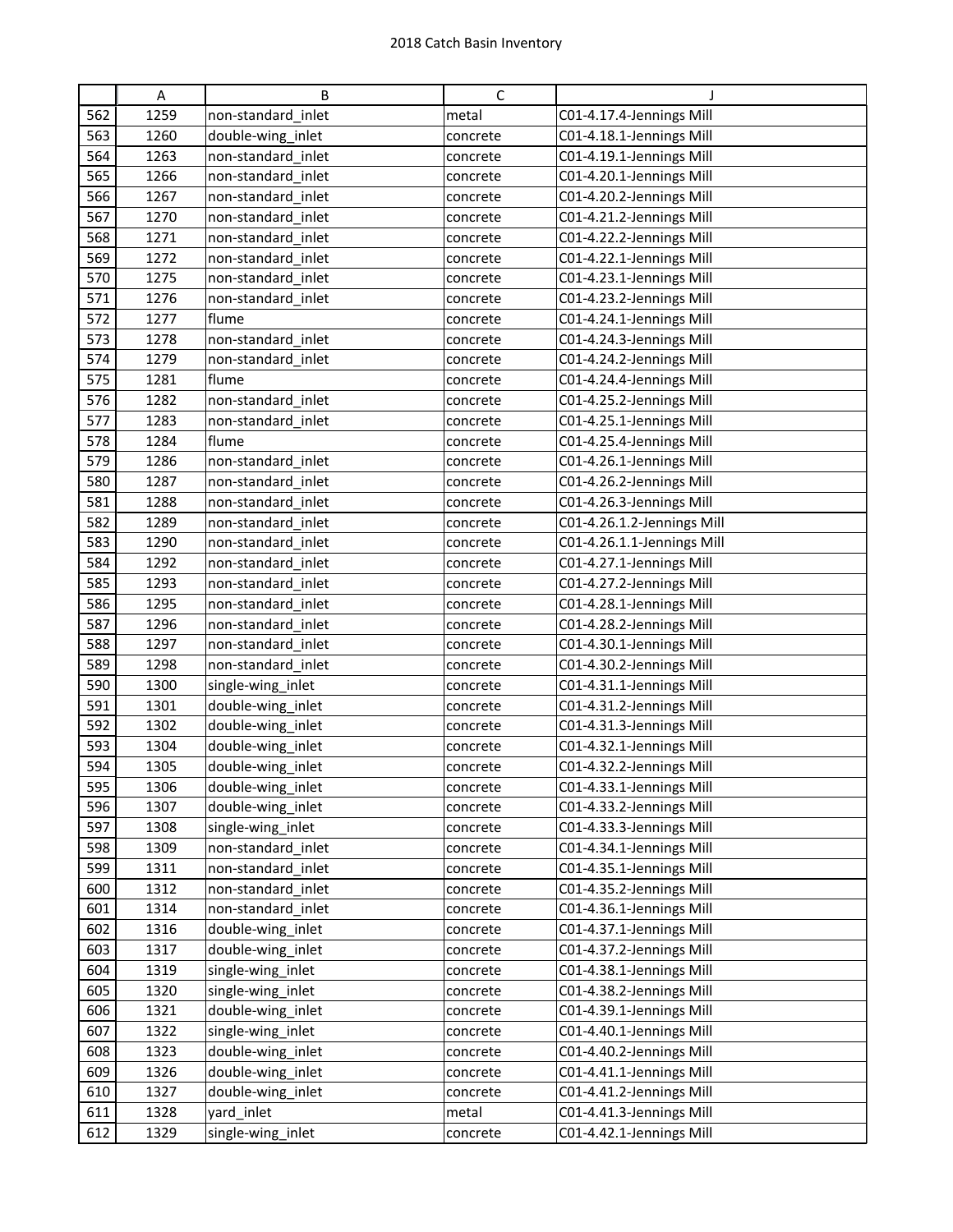|            | Α            | B                                        | С                 | J                                            |
|------------|--------------|------------------------------------------|-------------------|----------------------------------------------|
| 613        | 1330         | flume                                    | concrete          | C01-4.42.2-Jennings Mill                     |
| 614        | 1333         | non-standard inlet                       | concrete          | C01-4.44.1-Jennings Mill                     |
| 615        | 1334         | non-standard inlet                       | concrete          | C01-4.44.2-Jennings Mill                     |
| 616        | 1335         | single-wing_inlet                        | concrete          | C01-4.44.3-Jennings Mill                     |
| 617        | 1336         | single-wing_inlet                        | concrete          | C01-4.44.4-Jennings Mill                     |
| 618        | 1337         | single-wing_inlet                        | concrete          | C01-4.44.5-Jennings Mill                     |
| 619        | 1338         | single-wing_inlet                        | concrete          | C01-4.44.6-Jennings Mill                     |
| 620        | 1339         | non-standard inlet                       | concrete          | C01-4.45.1-Jennings Mill                     |
| 621        | 1340         | non-standard_inlet                       | concrete          | C01-4.45.2-Jennings Mill                     |
| 622        | 1342         | non-standard inlet                       | concrete          | C01-4.46.1-Jennings Mill                     |
| 623        | 1343         | non-standard inlet                       | concrete          | C01-4.46.2-Jennings Mill                     |
| 624        | 1344         | non-standard inlet                       | concrete          | C01-4.47.2-Jennings Mill                     |
| 625        | 1345         | non-standard inlet                       | concrete          | C01-4.47.1-Jennings Mill                     |
| 626        | 1346         | non-standard_inlet                       | concrete          | C01-4.47.1.1-Jennings Mill                   |
| 627        | 1348         | non-standard inlet                       | concrete          | C01-4.48.1-Jennings Mill                     |
| 628        | 1349         | non-standard inlet                       | concrete          | C01-4.48.2-Jennings Mill                     |
| 629        | 1350         | non-standard inlet                       | concrete          | C01-4.49.3-Jennings Mill                     |
| 630        | 1351         | non-standard_inlet                       | concrete          | C01-4.49.2-Jennings Mill                     |
| 631        | 1352         | non-standard inlet                       | concrete          | C01-4.49.1-Jennings Mill                     |
| 632        | 1355         | non-standard inlet                       | concrete          | C01-4.50.3-Jennings Mill                     |
| 633        | 1356         | non-standard inlet                       | concrete          | C01-4.50.2-Jennings Mill                     |
| 634        | 1357         | non-standard inlet                       | concrete          | C01-4.50.1-Jennings Mill                     |
| 635        | 1358         | non-standard inlet                       | concrete          | C01-4.50.1.1-Jennings Mill                   |
| 636        | 1360         | non-standard inlet                       | concrete          | C01-4.51.2-Jennings Mill                     |
| 637        | 1361         | non-standard_inlet                       | concrete          | C01-4.51.1-Jennings Mill                     |
| 638        | 1363         | non-standard inlet                       | concrete          | C01-4.51.3-Jennings Mill                     |
| 639        | 1364         | non-standard inlet                       | concrete          | C01-4.51.3.1-Jennings Mill                   |
| 640        | 1365         | non-standard inlet                       | concrete          | C01-4.51.3.2-Jennings Mill                   |
| 641        | 1366         | non-standard_inlet                       | concrete          | C01-4.51.4-Jennings Mill                     |
| 642        | 1367         | flume                                    | concrete          | C01-4.52.1-Jennings Mill                     |
| 643        | 1368         | non-standard_inlet                       | concrete          | C01-4.53.1-Jennings Mill                     |
| 644        | 1369         | non-standard inlet                       | concrete          | C01-4.53.2-Jennings Mill                     |
| 645        | 1371         | non-standard inlet                       | concrete          | C01-4.54.1-Jennings Mill                     |
| 646        | 1372         | non-standard_inlet                       | concrete          | C01-4.54.2-Jennings Mill                     |
| 647        | 1389         | flume                                    | concrete          | C01-6.1.1-Fieldstone                         |
| 648        | 1390         | flume                                    | concrete          | C01-6.1.2-Fieldstone                         |
| 649        | 1391         | non-standard inlet                       | concrete          | C01-6.2.1-Fieldstone                         |
| 650        | 1392         | non-standard inlet                       | concrete          | C01-6.2.2-Fieldstone                         |
| 651        | 1393         | non-standard inlet                       | concrete          | C01-6.2.3-Fieldstone                         |
| 652        | 1395         | non-standard inlet                       | concrete          | C01-6.3.1-Fieldstone                         |
| 653        | 1396         | non-standard inlet                       | concrete          | C01-6.3.2-Fieldstone                         |
| 654        | 1397         | non-standard_inlet                       | concrete          | C01-6.3.3-Fieldstone                         |
| 655        | 1398         | non-standard inlet                       | concrete          | C01-6.3.4-Fieldstone                         |
| 656        | 1399         | non-standard inlet                       | concrete          | C01-6.3.5-Fieldstone                         |
| 657        | 1416         | non-standard_inlet                       | concrete          | C01-8.1.1-Fieldstone                         |
| 658        | 1417         | non-standard inlet                       | brick             | C01-8.1.2-Fieldstone                         |
| 659        | 1419         | non-standard inlet                       | concrete          | C01-8.2.1-Fieldstone                         |
| 660<br>661 | 1420<br>1421 | non-standard inlet<br>non-standard inlet | concrete          | C01-8.2.2-Fieldstone<br>C01-8.3.2-Fieldstone |
| 662        | 1422         | non-standard inlet                       | concrete<br>brick | C01-8.3.1-Fieldstone                         |
| 663        |              | flume                                    |                   |                                              |
|            | 1400         |                                          | concrete          | C01-7.1.1-Canyon Creek                       |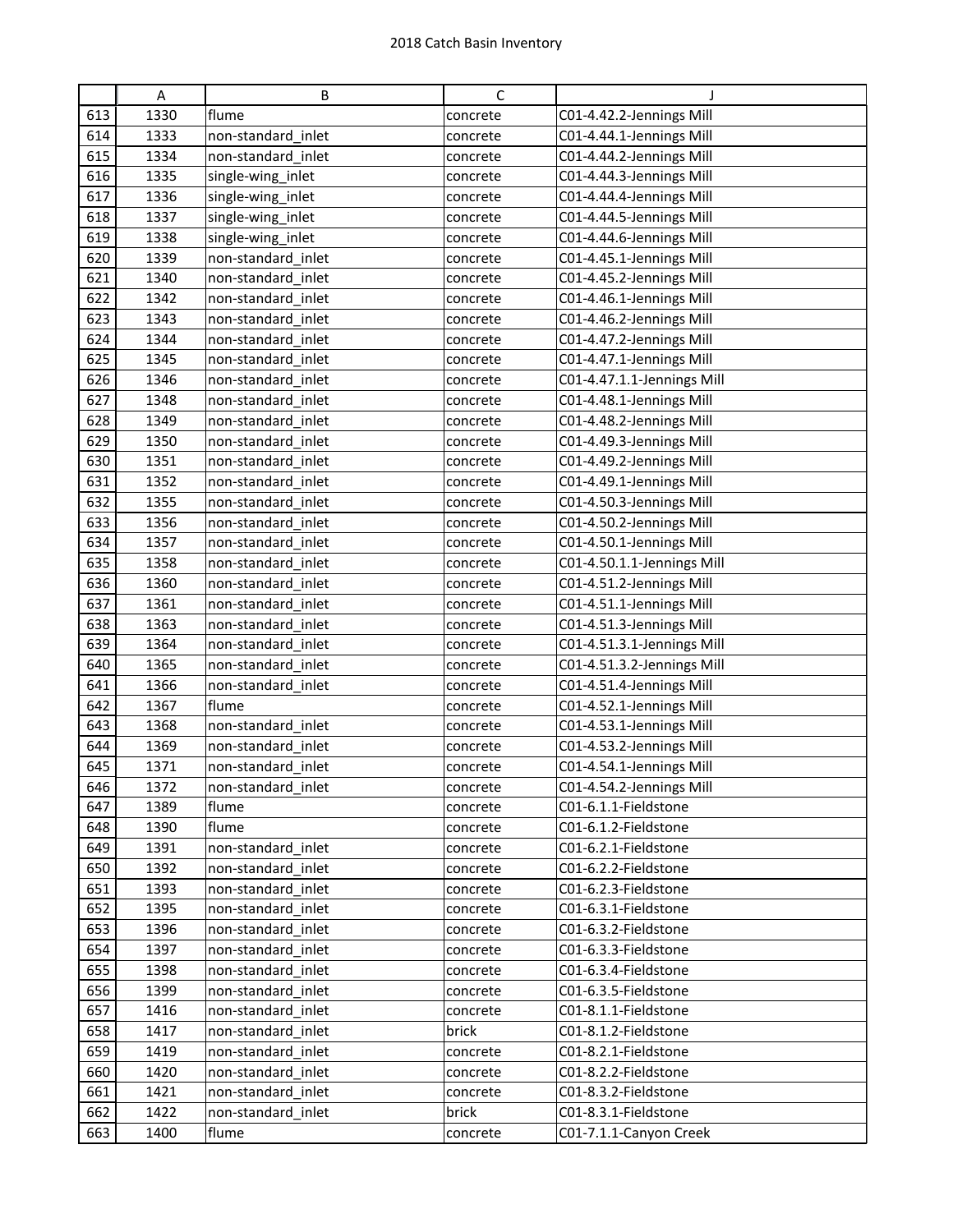|            | Α            | B                                       | С                    | J                                                   |
|------------|--------------|-----------------------------------------|----------------------|-----------------------------------------------------|
| 664        | 1402         | non-standard inlet                      | concrete             | C01-7.2.1-Canyon Creek                              |
| 665        | 1403         | non-standard inlet                      | concrete             | C01-7.2.2-Canyon Creek                              |
| 666        | 1405         | flume                                   | concrete             | C01-7.3.1-Canyon Creek                              |
| 667        | 1406         | flume                                   | concrete             | C01-7.3.2-Canyon Creek                              |
| 668        | 1408         | non-standard inlet                      | concrete             | C01-7.4.1-Canyon Creek                              |
| 669        | 1409         | non-standard inlet                      | concrete             | C01-7.4.2-Canyon Creek                              |
| 670        | 1411         | non-standard inlet                      | concrete             | C01-7.5.1-Canyon Creek                              |
| 671        | 1412         | non-standard inlet                      | concrete             | C01-7.5.2-Canyon Creek                              |
| 672        | 1413         | non-standard inlet                      | concrete             | C01-7.6.1-Canyon Creek                              |
| 673        | 1414         | non-standard inlet                      | concrete             | C01-7.6.2-Canyon Creek                              |
| 674        | 1423         | non-standard inlet                      | concrete             | C01-16.1.2-Oak Ridge                                |
| 675        | 1424         | non-standard inlet                      | brick                | C01-16.1.1-Oak Ridge                                |
| 676        | 1426         | non-standard inlet                      | concrete             | C01-16.2.2-Oak Ridge                                |
| 677        | 1427         | non-standard inlet                      | concrete             | C01-16.2.1-Oak Ridge                                |
| 678        | 1429         | non-standard inlet                      | concrete             | C01-16.3.2-Oak Ridge                                |
| 679        | 1430         | non-standard inlet                      | concrete             | C01-16.3.1-Oak Ridge                                |
| 680        | 1432         | non-standard inlet                      | concrete             | C01-16.4.3-Oak Ridge                                |
| 681        | 1433         | non-standard inlet                      | concrete             | C01-16.4.2-Oak Ridge                                |
| 682        | 1434         | non-standard inlet                      | concrete             | C01-16.4.1-Oak Ridge                                |
| 683        | 1436         | flume                                   | concrete             | C01-16.4.4-Oak Ridge                                |
| 684        | 1437         | non-standard inlet                      | concrete             | C01-16.5.2-Oak Ridge                                |
| 685        | 1438         | non-standard inlet                      | concrete             | C01-16.5.1-Oak Ridge                                |
| 686        | 1441         | single-wing_inlet                       | concrete             | C01-16.6.2-Oak Ridge                                |
| 687        | 1442         | single-wing_inlet                       | concrete             | C01-16.6.3-Oak Ridge                                |
| 688        | 1440         | single-wing_inlet                       | concrete             | C01-16.6.1-Mars Hill Rd                             |
| 689        | 1443         | single-wing_inlet                       | concrete             | C01-16.6.1.2-Mars Hill Rd                           |
| 690        | 1445         | single-wing_inlet                       | concrete             | C01-16.7.1-Mars Hill Rd                             |
| 691        | 1446         | single-wing_inlet                       | concrete             | C01-16.7.2-Mars Hill Rd                             |
| 692<br>693 | 1447<br>1461 | single-wing_inlet<br>non-standard inlet | concrete             | C01-16.7.3-Mars Hill Rd<br>C01-10.1.2-Laurel Shoals |
| 694        | 1462         | non-standard inlet                      | concrete<br>concrete | C01-10.1.1-Laurel Shoals                            |
| 695        | 1464         | flume                                   | concrete             | C01-10.1.3-Laurel Shoals                            |
| 696        | 1465         | non-standard inlet                      | concrete             | C01-10.2.2-Laurel Shoals                            |
| 697        | 1466         | non-standard_inlet                      | concrete             | C01-10.2.1-Laurel Shoals                            |
| 698        | 1468         | non-standard inlet                      | concrete             | C01-10.3.M1.1-Laurel Shoals                         |
| 699        | 1469         | non-standard_inlet                      | concrete             | C01-10.3.M1.2-Laurel Shoals                         |
| 700        | 1470         | non-standard inlet                      | concrete             | C01-10.4.4-Laurel Shoals                            |
| 701        | 1471         | non-standard inlet                      | concrete             | C01-10.4.3-Laurel Shoals                            |
| 702        | 1472         | non-standard inlet                      | concrete             | C01-10.4.2-Laurel Shoals                            |
| 703        | 1473         | non-standard inlet                      | concrete             | C01-10.4.1-Laurel Shoals                            |
| 704        | 1475         | non-standard inlet                      | concrete             | C01-10.5.1-Laurel Shoals                            |
| 705        | 1476         | non-standard_inlet                      | concrete             | C01-10.5.2-Laurel Shoals                            |
| 706        | 1479         | non-standard inlet                      | concrete             | C01-10.6.2-Laurel Shoals                            |
| 707        | 1480         | non-standard inlet                      | concrete             | C01-10.6.1-Laurel Shoals                            |
| 708        | 1482         | non-standard_inlet                      | concrete             | C01-10.7.2-Laurel Shoals                            |
| 709        | 1483         | non-standard inlet                      | concrete             | C01-10.7.1-Laurel Shoals                            |
| 710        | 1485         | non-standard_inlet                      | concrete             | C01-10.8.2-Laurels Shoals                           |
| 711        | 1486         | non-standard inlet                      | concrete             | C01-10.8.1-Laurel Shoals                            |
| 712        | 1522         | double-wing_inlet                       | concrete             | <b>B07E-Manor Ridge</b>                             |
| 713        | 1523         | double-wing_inlet                       | concrete             | <b>B07E-Manor Ridge</b>                             |
| 714        | 1524         | double-wing_inlet                       | concrete             | <b>B07E-Manor Ridge</b>                             |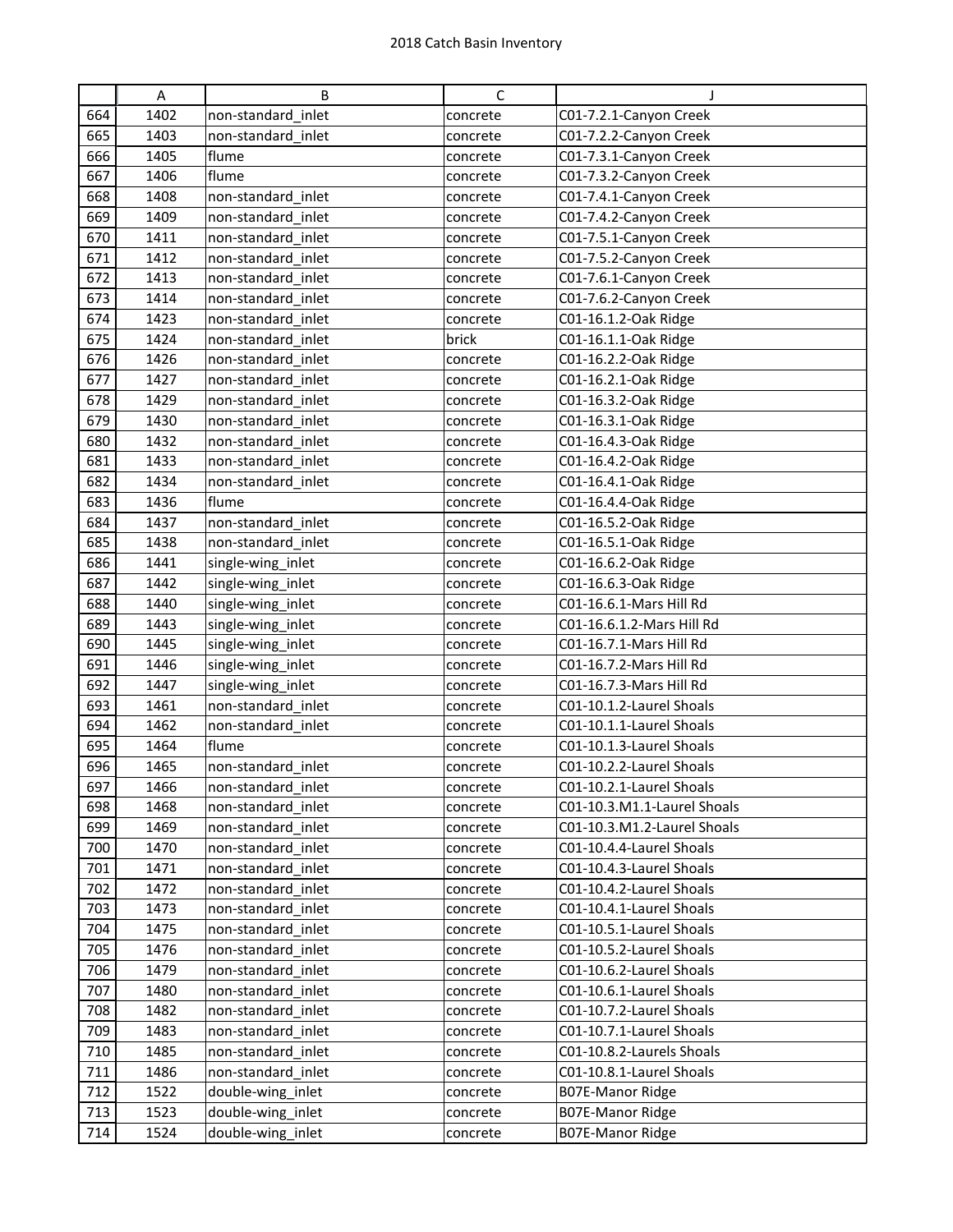|     | A    | B                 | C        | J                         |
|-----|------|-------------------|----------|---------------------------|
| 715 | 1525 | single-wing_inlet | concrete | <b>B07E-Manor Ridge</b>   |
| 716 | 1526 | single-wing_inlet | concrete | B07E-Manor Ridge          |
| 717 | 1527 | single-wing_inlet | concrete | B07E-Manor Ridge          |
| 718 | 1528 | single-wing_inlet | concrete | <b>B07E-Manor Ridge</b>   |
| 719 | 1529 | single-wing_inlet | concrete | <b>B07E-Manor Ridge</b>   |
| 720 | 1530 | double-wing_inlet | concrete | <b>B07E-Manor Ridge</b>   |
| 721 | 1531 | double-wing_inlet | concrete | <b>B07E-Manor Ridge</b>   |
| 722 | 1532 | curb_inlet        | concrete | <b>B07A-Oconee Forest</b> |
| 723 | 1533 | curb_inlet        | concrete | <b>B07A-Oconee Forest</b> |
| 724 | 1534 | curb_inlet        | concrete | <b>B07A-Oconee Forest</b> |
| 725 | 1535 | curb_inlet        | concrete | B07A-Oconee Forest        |
| 726 | 1536 | curb inlet        | concrete | B07A-Oconee Forest        |
| 727 | 1537 | curb_inlet        | concrete | <b>B07A-Oconee Forest</b> |
| 728 | 1698 | curb inlet        | concrete | <b>B07A-Oconee Forest</b> |
| 729 | 1699 | curb inlet        | concrete | <b>B07A-Oconee Forest</b> |
| 730 | 1538 | double-wing_inlet | concrete | <b>B07C-Melrose Farm</b>  |
| 731 | 1539 | double-wing_inlet | concrete | <b>B07C-Melrose Farm</b>  |
| 732 | 1710 | single-wing_inlet | concrete | <b>B07C-Melrose Farm</b>  |
| 733 | 1711 | single-wing_inlet | concrete | <b>B07C-Melrose Farm</b>  |
| 734 | 1540 | curb inlet        | concrete | C02M-Cherry Hill Landing  |
| 735 | 1553 | double-wing_inlet | concrete | B02X-Fern Hill            |
| 736 | 1554 | pedestal_inlet    | concrete | B02X-Fern Hill            |
| 737 | 1556 | double-wing_inlet | concrete | B02X-Fern Hill            |
| 738 | 1557 | double-wing_inlet | concrete | B02X-Fern Hill            |
| 739 | 1552 | single-wing_inlet | concrete | B02X-Fern Hill            |
| 740 | 1558 | double-wing_inlet | concrete | B02X-Fern Hill            |
| 741 | 1589 | single-wing_inlet | concrete | B03G-Baker's Acres        |
| 742 | 1590 | single-wing_inlet | concrete | <b>B03G-Baker's Acres</b> |
| 743 | 1591 | single-wing_inlet | concrete | B03G-Baker's Acres        |
| 744 | 1592 | single-wing_inlet | concrete | B03G-Baker's Acres        |
| 745 | 1593 | single-wing_inlet | concrete | B03G-Baker's Acres        |
| 746 | 1594 | single-wing_inlet | concrete | B03G-Baker's Acres        |
| 747 | 1595 | pedestal inlet    | concrete | B03G-Baker's Acres        |
| 748 | 1597 | curb inlet        | concrete | C01R-Brockton Place       |
| 749 | 1598 | curb inlet        | concrete | C01R-Brockton Place       |
| 750 | 1603 | single-wing_inlet | concrete | C01W-Oaklake              |
| 751 | 1604 | single-wing_inlet | concrete | C01W-Oaklake              |
| 752 | 1605 | single-wing_inlet | concrete | C01W-Oaklake              |
| 753 | 1607 | double-wing_inlet | concrete | C01W-Oaklake              |
| 754 | 1608 | double-wing_inlet | concrete | C01W-Oaklake              |
| 755 | 1609 | single-wing_inlet | concrete | C01W-Oaklake              |
| 756 | 1611 | double-wing_inlet | concrete | C01W-Oaklake              |
| 757 | 1612 | double-wing_inlet | concrete | C01W-Oaklake              |
| 758 | 3130 | double-wing_inlet | concrete | C01W-Oaklake              |
| 759 | 3131 | single-wing_inlet | concrete | C01W-Oaklake              |
| 760 | 3132 | single-wing_inlet | concrete | C01W-Oaklake              |
| 761 | 3133 | single-wing_inlet | concrete | C01W-Oaklake              |
| 762 | 3134 | single-wing_inlet | concrete | C01W-Oaklake              |
| 763 | 3135 | single-wing_inlet | concrete | C01W-Oaklake              |
| 764 | 3136 | single-wing_inlet | concrete | C01W-Oaklake              |
| 765 | 3137 | single-wing_inlet | concrete | C01W-Oaklake              |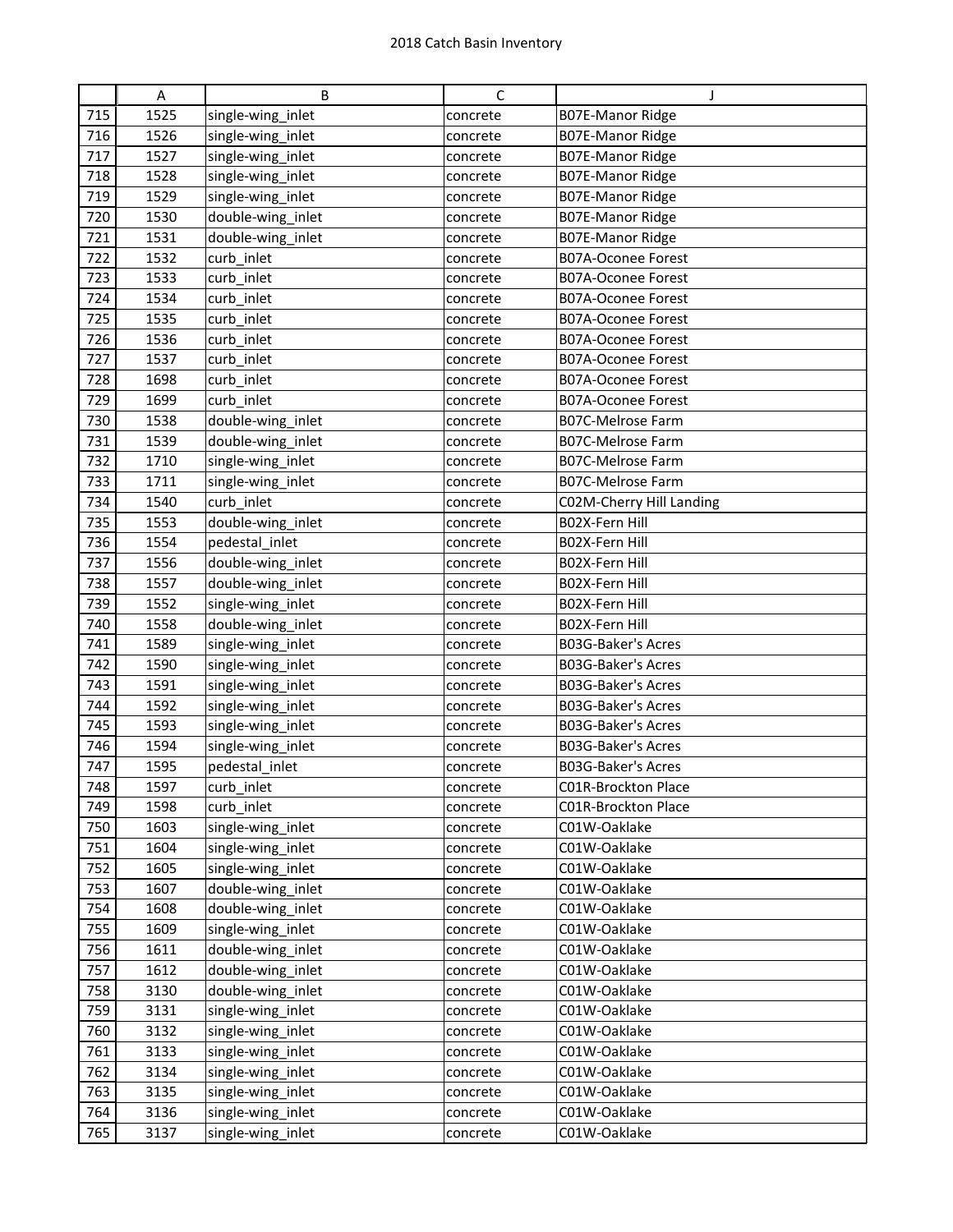|     | Α    | B                 | C        | J                           |
|-----|------|-------------------|----------|-----------------------------|
| 766 | 3138 | single-wing_inlet | concrete | C01W-Oaklake                |
| 767 | 3139 | single-wing_inlet | concrete | C01W-Oaklake                |
| 768 | 3140 | single-wing_inlet | concrete | C01W-Oaklake                |
| 769 | 3141 | single-wing_inlet | concrete | C01W-Oaklake                |
| 770 | 3142 | single-wing_inlet | concrete | C01W-Oaklake                |
| 771 | 3143 | single-wing_inlet | concrete | C01W-Oaklake                |
| 772 | 3144 | double-wing_inlet | concrete | C01W-Oaklake                |
| 773 | 3145 | double-wing_inlet | concrete | C01W-Oaklake                |
| 774 | 3146 | single-wing_inlet | concrete | C01W-Oaklake                |
| 775 | 3147 | single-wing_inlet | concrete | C01W-Oaklake                |
| 776 | 3148 | single-wing_inlet | concrete | C01W-Oaklake                |
| 777 | 3149 | single-wing_inlet | concrete | C01W-Oaklake                |
| 778 | 1683 | single-wing_inlet | concrete | <b>B07E-Southwind Manor</b> |
| 779 | 1684 | single-wing_inlet | concrete | <b>B07E-Southwind Manor</b> |
| 780 | 1685 | single-wing_inlet | concrete | <b>B07E-Southwind Manor</b> |
| 781 | 1686 | single-wing_inlet | concrete | <b>B07E-Southwind Manor</b> |
| 782 | 1687 | single-wing_inlet | concrete | <b>B07E-Southwind Manor</b> |
| 783 | 1688 | single-wing_inlet | concrete | <b>B07E-Southwind Manor</b> |
| 784 | 1689 | single-wing inlet | concrete | <b>B07E-Southwind Manor</b> |
| 785 | 1690 | single-wing_inlet | concrete | <b>B07E-Southwind Manor</b> |
| 786 | 1691 | single-wing_inlet | concrete | <b>B07E-Southwind Manor</b> |
| 787 | 1692 | single-wing_inlet | concrete | <b>B07E-Southwind Manor</b> |
| 788 | 1693 | single-wing_inlet | concrete | <b>B07E-Southwind Manor</b> |
| 789 | 1694 | single-wing_inlet | concrete | <b>B07E-Southwind Manor</b> |
| 790 | 1695 | single-wing_inlet | concrete | B07E-Southwind Manor        |
| 791 | 1696 | single-wing_inlet | concrete | <b>B07E-Southwind Manor</b> |
| 792 | 1697 | single-wing_inlet | concrete | <b>B07E-Southwind Manor</b> |
| 793 | 1700 | curb inlet        | concrete | B07D-Thorntree              |
| 794 | 1701 | single-wing_inlet | concrete | B07D-Thorntree              |
| 795 | 1703 | curb_inlet        | concrete | B07D-Thorntree              |
| 796 | 1704 | curb inlet        | concrete | B07D-Thorntree              |
| 797 | 1705 | curb_inlet        | concrete | B07D-Thorntree              |
| 798 | 1706 | curb inlet        | concrete | B07D-Thorntree              |
| 799 | 1707 | curb inlet        | concrete | B07D-Thorntree              |
| 800 | 1708 | curb_inlet        | concrete | B07D-Thorntree              |
| 801 | 1709 | curb inlet        | concrete | B07D-Thorntree              |
| 802 | 1721 | curb_inlet        | concrete | C04B-Broadlands             |
| 803 | 1722 | double-wing_inlet | concrete | C04B-Broadlands             |
| 804 | 1723 | yard_inlet        | metal    | C04B-Broadlands             |
| 805 | 1724 | curb_inlet        | concrete | C04B-Broadlands             |
| 806 | 1725 | curb_inlet        | concrete | C04B-Broadlands             |
| 807 | 1726 | curb inlet        | concrete | C04B-Broadlands             |
| 808 | 1727 | curb inlet        | concrete | C04B-Broadlands             |
| 809 | 1728 | curb inlet        | concrete | C04B-Broadlands             |
| 810 | 1729 | curb_inlet        | concrete | C04B-Broadlands             |
| 811 | 1730 | curb_inlet        | concrete | C04B-Broadlands             |
| 812 | 1731 | curb inlet        | concrete | C04B-Broadlands             |
| 813 | 1732 | single-wing_inlet | concrete | C04B-Broadlands             |
| 814 | 1733 | curb_inlet        | concrete | C04B-Broadlands             |
| 815 | 1734 | double-wing_inlet | concrete | C04B-Broadlands             |
| 816 | 1735 | double-wing_inlet | concrete | C04B-Broadlands             |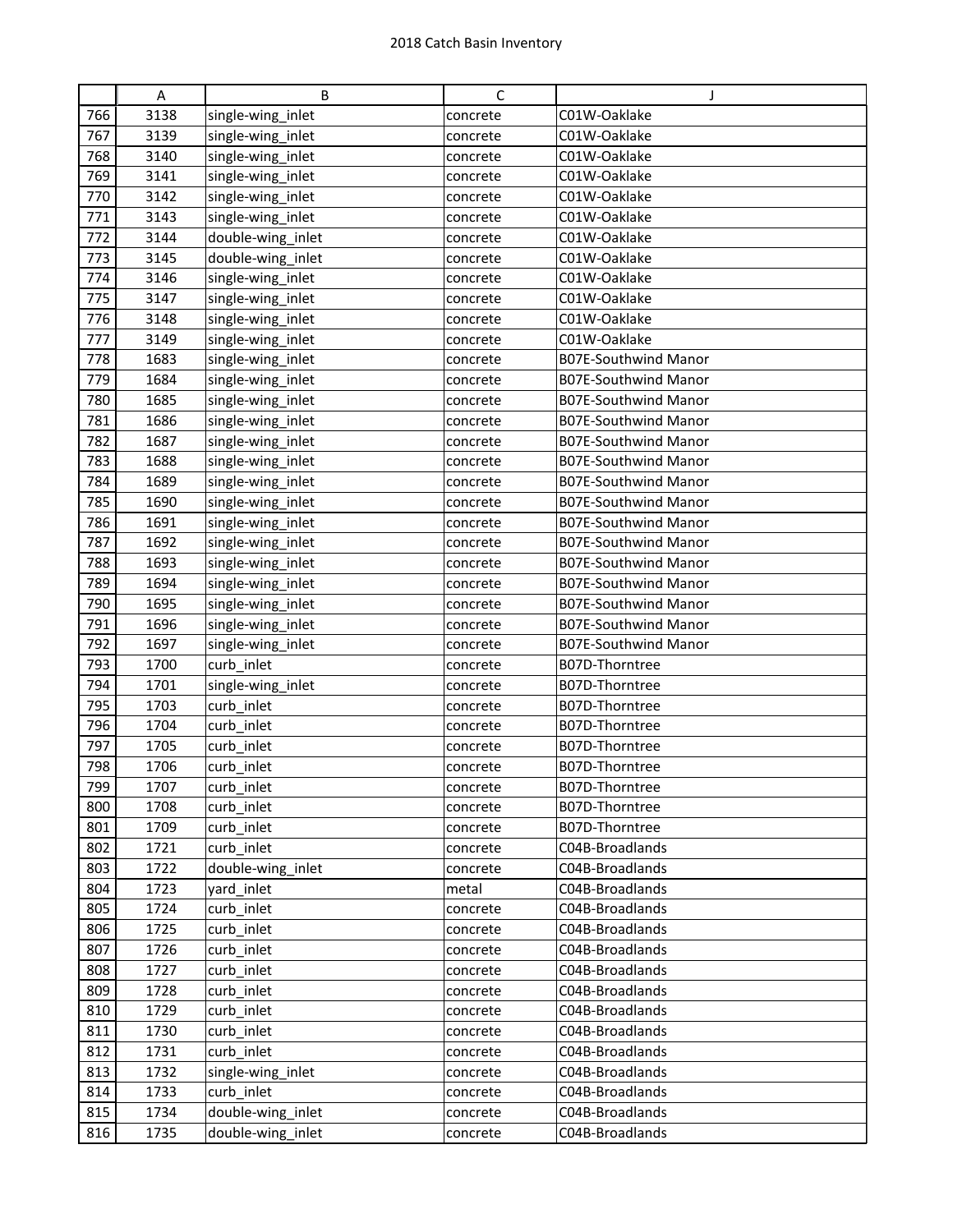|     | A    | B                 | $\mathsf{C}$ | J.              |
|-----|------|-------------------|--------------|-----------------|
| 817 | 1736 | double-wing_inlet | concrete     | C04B-Broadlands |
| 818 | 1737 | yard inlet        | metal        | C04B-Broadlands |
| 819 | 1542 | single-wing_inlet | concrete     | C01T-Silverleaf |
| 820 | 1738 | double-wing_inlet | concrete     | C01T-Silverleaf |
| 821 | 1738 | double-wing_inlet | concrete     | C01T-Silverleaf |
| 822 | 1740 | single-wing_inlet | concrete     | C01T-Silverleaf |
| 823 | 1741 | single-wing_inlet | concrete     | C01T-Silverleaf |
| 824 | 1742 | single-wing_inlet | concrete     | C01T-Silverleaf |
| 825 | 1743 | single-wing inlet | concrete     | C01T-Silverleaf |
| 826 | 1744 | single-wing_inlet | concrete     | C01T-Silverleaf |
| 827 | 1745 | single-wing_inlet | concrete     | C01T-Silverleaf |
| 828 | 1745 | single-wing_inlet | concrete     | C01T-Silverleaf |
| 829 | 1747 | single-wing_inlet | concrete     | C01T-Silverleaf |
| 830 | 1748 | double-wing_inlet | concrete     | C01T-Silverleaf |
| 831 | 1749 | double-wing inlet | concrete     | C01T-Silverleaf |
| 832 | 1750 | single-wing_inlet | concrete     | C01T-Silverleaf |
| 833 | 1751 | yard inlet        | concrete     | C01T-Silverleaf |
| 834 | 1752 | single-wing_inlet | concrete     | C01T-Silverleaf |
| 835 | 1753 | single-wing_inlet | concrete     | C01T-Silverleaf |
| 836 | 1754 | single-wing_inlet | concrete     | C01T-Silverleaf |
| 837 | 1755 | single-wing_inlet | concrete     | C01T-Silverleaf |
| 838 | 1756 | double-wing_inlet | concrete     | C01T-Silverleaf |
| 839 | 1757 | double-wing_inlet | concrete     | C01T-Silverleaf |
| 840 | 1759 | pedestal_inlet    | concrete     | C01T-Silverleaf |
| 841 | 1761 | single-wing_inlet | concrete     | C01T-Silverleaf |
| 842 | 1762 | single-wing_inlet | concrete     | C01T-Silverleaf |
| 843 | 1763 | double-wing_inlet | concrete     | C01T-Silverleaf |
| 844 | 1764 | double-wing_inlet | concrete     | C01T-Silverleaf |
| 845 | 1765 | single-wing_inlet | concrete     | C01T-Silverleaf |
| 846 | 1766 | single-wing_inlet | concrete     | C01T-Silverleaf |
| 847 | 1767 | single-wing_inlet | concrete     | C01T-Silverleaf |
| 848 | 1768 | single-wing_inlet | concrete     | C01T-Silverleaf |
| 849 | 1769 | double-wing_inlet | concrete     | C01T-Silverleaf |
| 850 | 1770 | double-wing_inlet | concrete     | C01T-Silverleaf |
| 851 | 1771 | single-wing_inlet | concrete     | C01T-Silverleaf |
| 852 | 1772 | single-wing_inlet | concrete     | C01T-Silverleaf |
| 853 | 1773 | single-wing_inlet | concrete     | C01T-Silverleaf |
| 854 | 1774 | single-wing_inlet | concrete     | C01T-Silverleaf |
| 855 | 1775 | single-wing_inlet | concrete     | C01T-Silverleaf |
| 856 | 1776 | single-wing_inlet | concrete     | C01T-Silverleaf |
| 857 | 1777 | single-wing_inlet | concrete     | C01T-Silverleaf |
| 858 | 1778 | single-wing inlet | concrete     | C01T-Silverleaf |
| 859 | 1779 | single-wing_inlet | concrete     | C01T-Silverleaf |
| 860 | 1780 | single-wing_inlet | concrete     | C01T-Silverleaf |
| 861 | 1781 | single-wing_inlet | concrete     | C01T-Silverleaf |
| 862 | 1782 | single-wing_inlet | concrete     | C01T-Silverleaf |
| 863 | 1783 | double-wing_inlet | concrete     | C01T-Silverleaf |
| 864 | 1784 | double-wing_inlet | concrete     | C01T-Silverleaf |
| 865 | 1823 | single-wing_inlet | concrete     | C01J-Plaza Pkwy |
| 866 | 1824 | single-wing_inlet | concrete     | C01J-Plaza Pkwy |
| 867 | 1825 | single-wing_inlet | concrete     | C01J-Plaza Pkwy |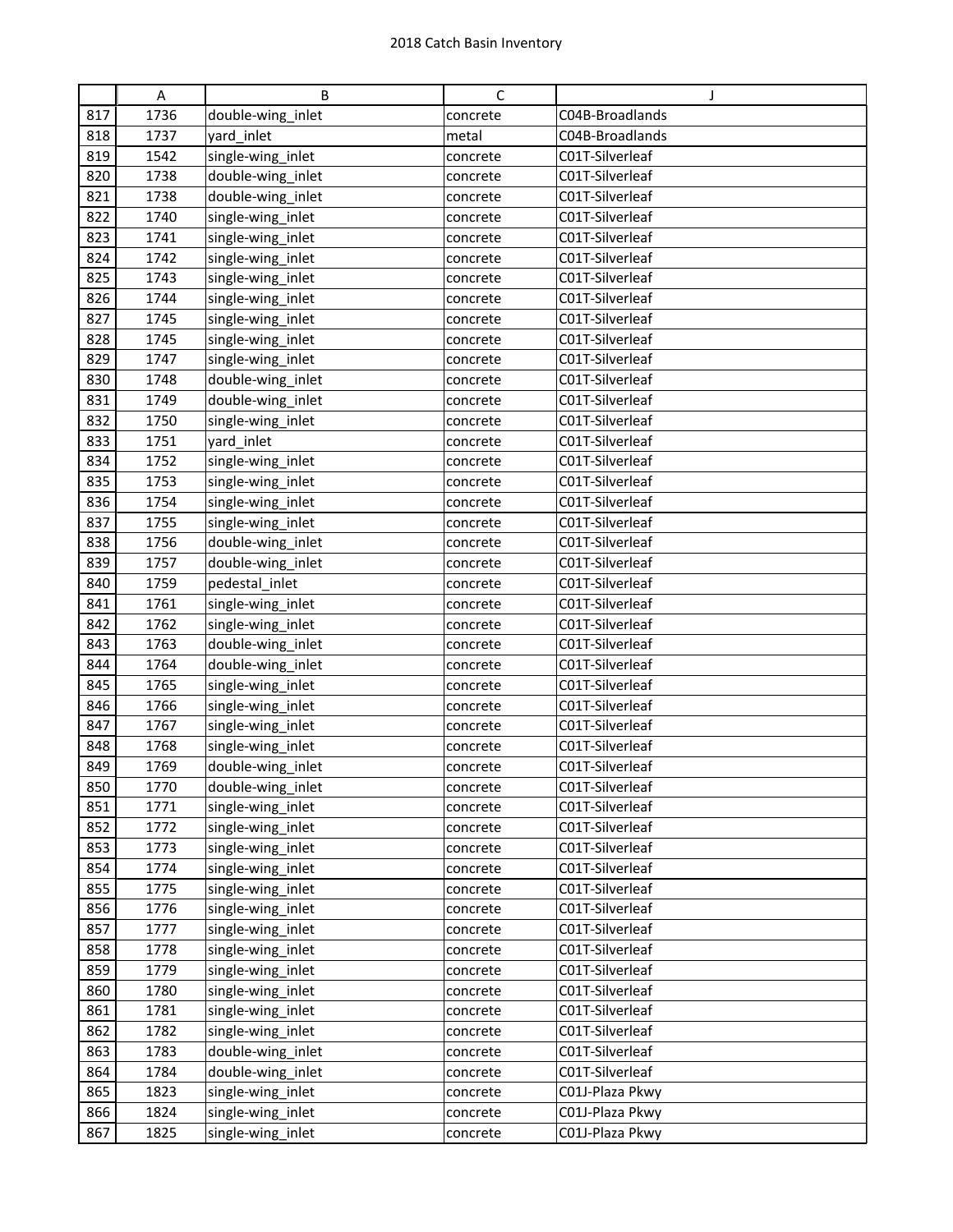|     | Α    | B                 | $\mathsf{C}$ | J                       |
|-----|------|-------------------|--------------|-------------------------|
| 868 | 1826 | single-wing_inlet | concrete     | C01J-Plaza Pkwy         |
| 869 | 1827 | double-wing_inlet | concrete     | C01J-Plaza Pkwy         |
| 870 | 1828 | double-wing_inlet | concrete     | C01J-Plaza Pkwy         |
| 871 | 1829 | single-wing_inlet | concrete     | C01J-Plaza Pkwy         |
| 872 | 1830 | single-wing_inlet | concrete     | C01J-Plaza Pkwy         |
| 873 | 0    | plain_end         | concrete     | C01J-Plaza Pkwy         |
| 874 | 1832 | pedestal_inlet    | concrete     | C01J-Plaza Pkwy         |
| 875 | 1834 | single-wing_inlet | concrete     | C01J-Plaza Pkwy         |
| 876 | 1835 | single-wing_inlet | concrete     | C01J-Plaza Pkwy         |
| 877 | 1836 | pedestal_inlet    | concrete     | C01J-Plaza Pkwy         |
| 878 | 1840 | single-wing_inlet | concrete     | C01J-Plaza Pkwy         |
| 879 | 1841 | single-wing_inlet | concrete     | C01J-Plaza Pkwy         |
| 880 | 1842 | double-wing_inlet | concrete     | C01J-Plaza Pkwy         |
| 881 | 1843 | single-wing_inlet | concrete     | C01J-Plaza Pkwy         |
| 882 | 1845 | pedestal inlet    | concrete     | C01J-Plaza Pkwy         |
| 883 | 1847 | single-wing_inlet | concrete     | C01J-Plaza Pkwy         |
| 884 | 1848 | single-wing_inlet | concrete     | C01J-Plaza Pkwy         |
| 885 | 1849 | single-wing_inlet | concrete     | C01J-Plaza Pkwy         |
| 886 | 1850 | single-wing_inlet | concrete     | C01J-Plaza Pkwy         |
| 887 | 1851 | single-wing_inlet | concrete     | C01J-Plaza Pkwy         |
| 888 | 1870 | single-wing_inlet | concrete     | Virgil Langford Rd      |
| 889 | 1871 | single-wing_inlet | concrete     | Virgil Langford Rd      |
| 890 | 1872 | single-wing_inlet | concrete     | Virgil Langford Rd      |
| 891 | 1873 | single-wing_inlet | concrete     | Virgil Langford Rd      |
| 892 | 1874 | single-wing_inlet | concrete     | Virgil Langford Rd      |
| 893 | 1875 | single-wing_inlet | concrete     | Virgil Langford Rd      |
| 894 | 1876 | single-wing_inlet | concrete     | Virgil Langford Rd      |
| 895 | 1877 | single-wing_inlet | concrete     | Virgil Langford Rd      |
| 896 | 3230 | single-wing_inlet | concrete     | Virgil Langford Rd      |
| 897 | 1881 | single-wing_inlet | concrete     | Oconee Connector        |
| 898 | 1882 | single-wing_inlet | concrete     | Oconee Connector        |
| 899 | 1883 | single-wing_inlet | concrete     | <b>Oconee Connector</b> |
| 900 | 1884 | single-wing_inlet | concrete     | Oconee Connector        |
| 901 | 1885 | single-wing inlet | concrete     | Oconee Connector        |
| 902 | 1886 | single-wing_inlet | concrete     | Oconee Connector        |
| 903 | 1887 | single-wing_inlet | concrete     | Oconee Connector        |
| 904 | 1890 | single-wing_inlet | concrete     | Oconee Connector        |
| 905 | 1891 | single-wing_inlet | concrete     | Oconee Connector        |
| 906 | 1892 | single-wing_inlet | concrete     | Oconee Connector        |
| 907 | 1893 | single-wing_inlet | concrete     | Oconee Connector        |
| 908 | 1894 | single-wing_inlet | concrete     | Oconee Connector        |
| 909 | 1895 | single-wing_inlet | concrete     | Oconee Connector        |
| 910 | 1896 | single-wing_inlet | concrete     | Oconee Connector        |
| 911 | 1897 | single-wing_inlet | concrete     | Oconee Connector        |
| 912 | 1898 | single-wing_inlet | concrete     | Oconee Connector        |
| 913 | 1900 | single-wing_inlet | concrete     | Oconee Connector        |
| 914 | 1901 | single-wing_inlet | concrete     | Oconee Connector        |
| 915 | 1902 | single-wing_inlet | concrete     | Oconee Connector        |
| 916 | 1903 | single-wing_inlet | concrete     | Oconee Connector        |
| 917 | 1904 | single-wing_inlet | concrete     | Oconee Connector        |
| 918 | 1905 | double-wing_inlet | concrete     | Oconee Connector        |
|     |      |                   |              |                         |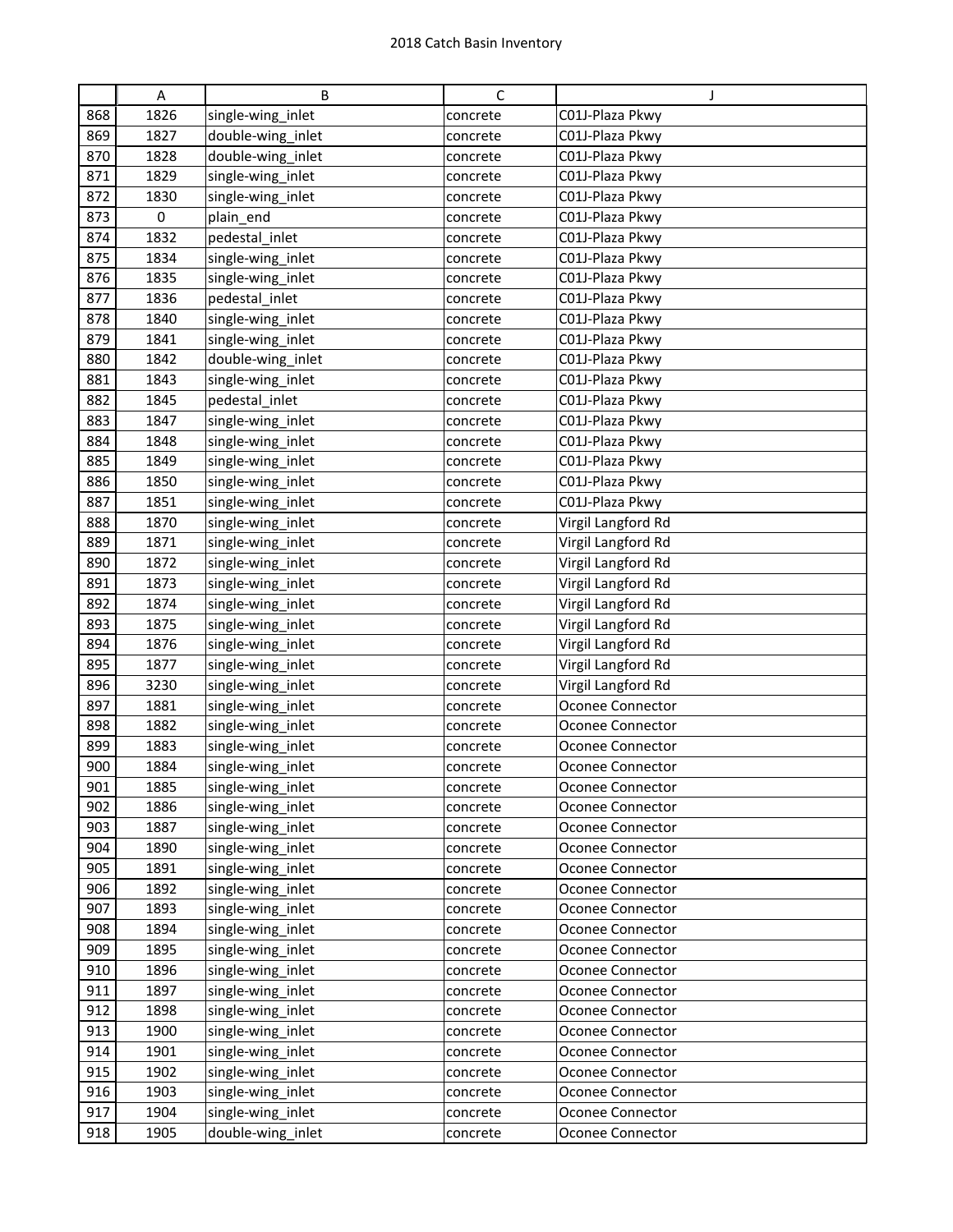|     | A    | B                 | $\mathsf{C}$ | J                       |
|-----|------|-------------------|--------------|-------------------------|
| 919 | 1906 | double-wing_inlet | concrete     | Oconee Connector        |
| 920 | 1907 | single-wing_inlet | concrete     | Oconee Connector        |
| 921 | 1908 | single-wing_inlet | concrete     | Oconee Connector        |
| 922 | 1909 | single-wing_inlet | concrete     | Oconee Connector        |
| 923 | 1911 | single-wing_inlet | concrete     | Oconee Connector        |
| 924 | 1912 | single-wing_inlet | concrete     | Oconee Connector        |
| 925 | 1913 | single-wing_inlet | concrete     | Oconee Connector        |
| 926 | 1914 | single-wing_inlet | concrete     | Oconee Connector        |
| 927 | 1915 | single-wing_inlet | concrete     | Oconee Connector        |
| 928 | 1916 | single-wing_inlet | concrete     | Oconee Connector        |
| 929 | 1917 | single-wing_inlet | concrete     | Oconee Connector        |
| 930 | 1918 | single-wing_inlet | concrete     | Oconee Connector        |
| 931 | 1919 | single-wing_inlet | concrete     | Oconee Connector        |
| 932 | 1920 | single-wing_inlet | concrete     | Oconee Connector        |
| 933 | 1921 | single-wing_inlet | concrete     | Oconee Connector        |
| 934 | 3234 | single-wing_inlet | concrete     | Oconee Connector        |
| 935 | 3235 | single-wing_inlet | concrete     | Oconee Connector        |
| 936 | 3236 | single-wing_inlet | concrete     | Oconee Connector        |
| 937 | 3237 | single-wing_inlet | concrete     | Oconee Connector        |
| 938 | 2093 | double-wing_inlet | concrete     | Oconee Connector        |
| 939 | 2081 | single-wing_inlet | concrete     | Epps Bridge Pkwy        |
| 940 | 2082 | single-wing_inlet | concrete     | Epps Bridge Pkwy        |
| 941 | 2083 | single-wing_inlet | concrete     | Epps Bridge Pkwy        |
| 942 | 2094 | single-wing_inlet | concrete     | Old Epps Bridge Rd      |
| 943 | 2095 | single-wing_inlet | concrete     | Dowdy Rd                |
| 944 | 2096 | single-wing_inlet | concrete     | Dowdy Rd                |
| 945 | 1645 | pedestal_inlet    | concrete     | B02G-Power Ridge        |
| 946 | 3001 | single-wing_inlet | concrete     | B02G-Power Ridge        |
| 947 | 3002 | single-wing_inlet | concrete     | B02G-Power Ridge        |
| 948 | 3003 | single-wing_inlet | concrete     | B02G-Power Ridge        |
| 949 | 3004 | single-wing_inlet | concrete     | B02G-Power Ridge        |
| 950 | 3005 | single-wing_inlet | concrete     | <b>B02G-Power Ridge</b> |
| 951 | 3006 | single-wing inlet | concrete     | B02G-Power Ridge        |
| 952 | 3007 | single-wing_inlet | concrete     | B02G-Power Ridge        |
| 953 | 3008 | double-wing_inlet | concrete     | B02G-Power Ridge        |
| 954 | 3009 | single-wing_inlet | concrete     | B02G-Power Ridge        |
| 955 | 3010 | single-wing_inlet | concrete     | B02G-Power Ridge        |
| 956 | 3011 | single-wing_inlet | concrete     | B02G-Power Ridge        |
| 957 | 3012 | single-wing_inlet | concrete     | B02G-Power Ridge        |
| 958 | 3013 | single-wing_inlet | concrete     | B02G-Power Ridge        |
| 959 | 3014 | single-wing_inlet | concrete     | B02G-Power Ridge        |
| 960 | 3015 | double-wing_inlet | concrete     | B02G-Power Ridge        |
| 961 | 3016 | double-wing_inlet | concrete     | B02G-Power Ridge        |
| 962 | 3017 | double-wing_inlet | concrete     | B02G-Power Ridge        |
| 963 | 3018 | double-wing_inlet | concrete     | B02G-Power Ridge        |
| 964 | 3019 | double-wing_inlet | concrete     | B02G-Power Ridge        |
| 965 | 3020 | double-wing_inlet | concrete     | B02G-Power Ridge        |
| 966 | 3021 | single-wing_inlet | concrete     | B02G-Power Ridge        |
| 967 | 3022 | double-wing_inlet | concrete     | B02G-Power Ridge        |
| 968 | 3023 | double-wing_inlet | concrete     | B02G-Power Ridge        |
| 969 | 3024 | double-wing_inlet | concrete     | B02G-Power Ridge        |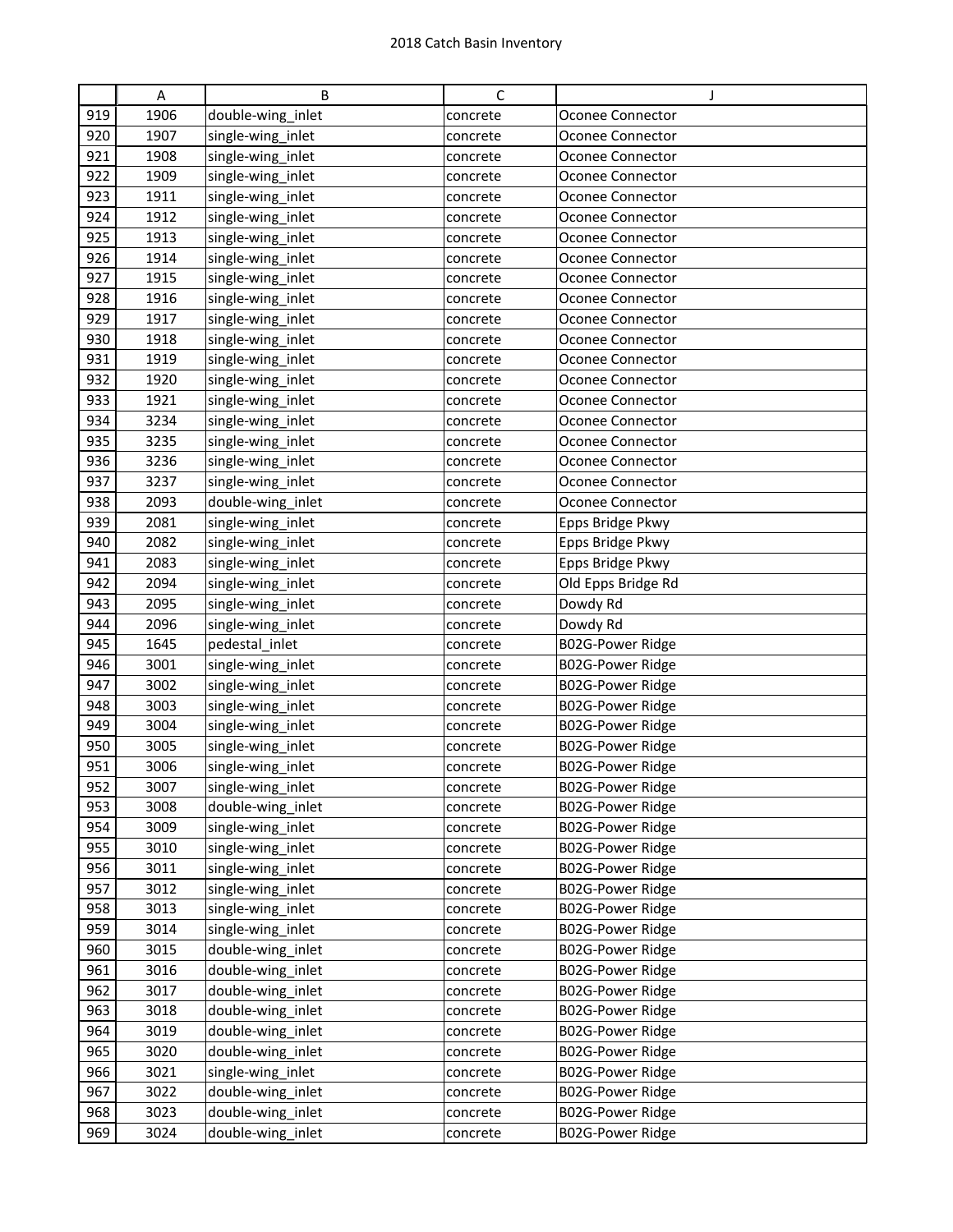|      | A    | B                 | C        | J                                 |
|------|------|-------------------|----------|-----------------------------------|
| 970  | 3025 | double-wing_inlet | concrete | B02G-Power Ridge                  |
| 971  | 3026 | double-wing inlet | concrete | B02G-Power Ridge                  |
| 972  | 3029 | single-wing_inlet | concrete | <b>B01J-Dials Mill Plantation</b> |
| 973  | 3030 | single-wing_inlet | concrete | <b>B01J-Dials Mill Plantation</b> |
| 974  | 3031 | single-wing_inlet | concrete | <b>B01J-Dials Mill Plantation</b> |
| 975  | 3032 | single-wing_inlet | concrete | <b>B01J-Dials Mill Plantation</b> |
| 976  | 3033 | single-wing_inlet | concrete | <b>B01J-Dials Mill Plantation</b> |
| 977  | 3034 | single-wing_inlet | concrete | <b>B01J-Dials Mill Plantation</b> |
| 978  | 3035 | single-wing_inlet | concrete | <b>B01J-Dials Mill Plantation</b> |
| 979  | 3036 | single-wing_inlet | concrete | <b>B01J-Dials Mill Plantation</b> |
| 980  | 3037 | single-wing_inlet | concrete | <b>B01J-Dials Mill Plantation</b> |
| 981  | 3038 | single-wing_inlet | concrete | <b>B01J-Dials Mill Plantation</b> |
| 982  | 3039 | single-wing_inlet | concrete | <b>B01J-Dials Mill Plantation</b> |
| 983  | 3040 | single-wing_inlet | concrete | <b>B01J-Dials Mill Plantation</b> |
| 984  | 3041 | single-wing_inlet | concrete | <b>B01J-Dials Mill Plantation</b> |
| 985  | 3042 | double-wing_inlet | concrete | <b>B01J-Dials Mill Plantation</b> |
| 986  | 3043 | double-wing_inlet | concrete | <b>B01J-Dials Mill Plantation</b> |
| 987  | 3044 | single-wing_inlet | concrete | <b>B01J-Dials Mill Plantation</b> |
| 988  | 3045 | single-wing_inlet | concrete | <b>B01J-Dials Mill Plantation</b> |
| 989  | 3046 | single-wing_inlet | concrete | <b>B01J-Dials Mill Plantation</b> |
| 990  | 3047 | single-wing_inlet | concrete | <b>B01J-Dials Mill Plantation</b> |
| 991  | 3048 | single-wing_inlet | concrete | <b>B01J-Dials Mill Plantation</b> |
| 992  | 3049 | double-wing_inlet | concrete | <b>B01J-Dials Mill Plantation</b> |
| 993  | 3050 | single-wing_inlet | concrete | <b>B01J-Dials Mill Plantation</b> |
| 994  | 1544 | single-wing_inlet | concrete | B01K-Belfair                      |
| 995  | 1545 | double-wing_inlet | concrete | B01K-Belfair                      |
| 996  | 1547 | double-wing_inlet | concrete | B01K-Belfair                      |
| 997  | 1548 | double-wing_inlet | concrete | B01K-Belfair                      |
| 998  | 1550 | double-wing_inlet | concrete | B01K-Belfair                      |
| 999  | 1551 | pedestal_inlet    | concrete | B01K-Belfair                      |
| 1000 | 3087 | curb_inlet        | metal    | B01K-Belfair                      |
| 1001 | 3088 | curb inlet        | metal    | B01K-Belfair                      |
| 1002 | 3089 | single-wing_inlet | concrete | B01K-Belfair                      |
| 1003 | 3090 | double-wing_inlet | concrete | B01K-Belfair                      |
| 1004 | 3091 | single-wing_inlet | concrete | B01K-Belfair                      |
| 1005 | 3092 | single-wing_inlet | concrete | B01K-Belfair                      |
| 1006 | 3093 | single-wing_inlet | concrete | B01K-Belfair                      |
| 1007 | 3094 | single-wing_inlet | concrete | B01K-Belfair                      |
| 1008 | 3095 | single-wing_inlet | concrete | B01K-Belfair                      |
| 1009 | 3096 | double-wing inlet | concrete | B01K-Belfair                      |
| 1010 | 3097 | double-wing_inlet | concrete | B01K-Belfair                      |
| 1011 | 3098 | double-wing_inlet | concrete | B01K-Belfair                      |
| 1012 | 3099 | single-wing_inlet | concrete | B01K-Belfair                      |
| 1013 | 3100 | single-wing_inlet | concrete | B01K-Belfair                      |
| 1014 | 3101 | single-wing_inlet | concrete | B01K-Belfair                      |
| 1015 | 3102 | single-wing_inlet | concrete | B01K-Belfair                      |
| 1016 | 3103 | single-wing_inlet | concrete | B01K-Belfair                      |
| 1017 | 3104 | single-wing_inlet | concrete | B01K-Belfair                      |
| 1018 | 3105 | single-wing_inlet | concrete | B01K-Belfair                      |
| 1019 | 3106 | single-wing_inlet | concrete | B01K-Belfair                      |
| 1020 | 3107 | single-wing_inlet | concrete | B01K-Belfair                      |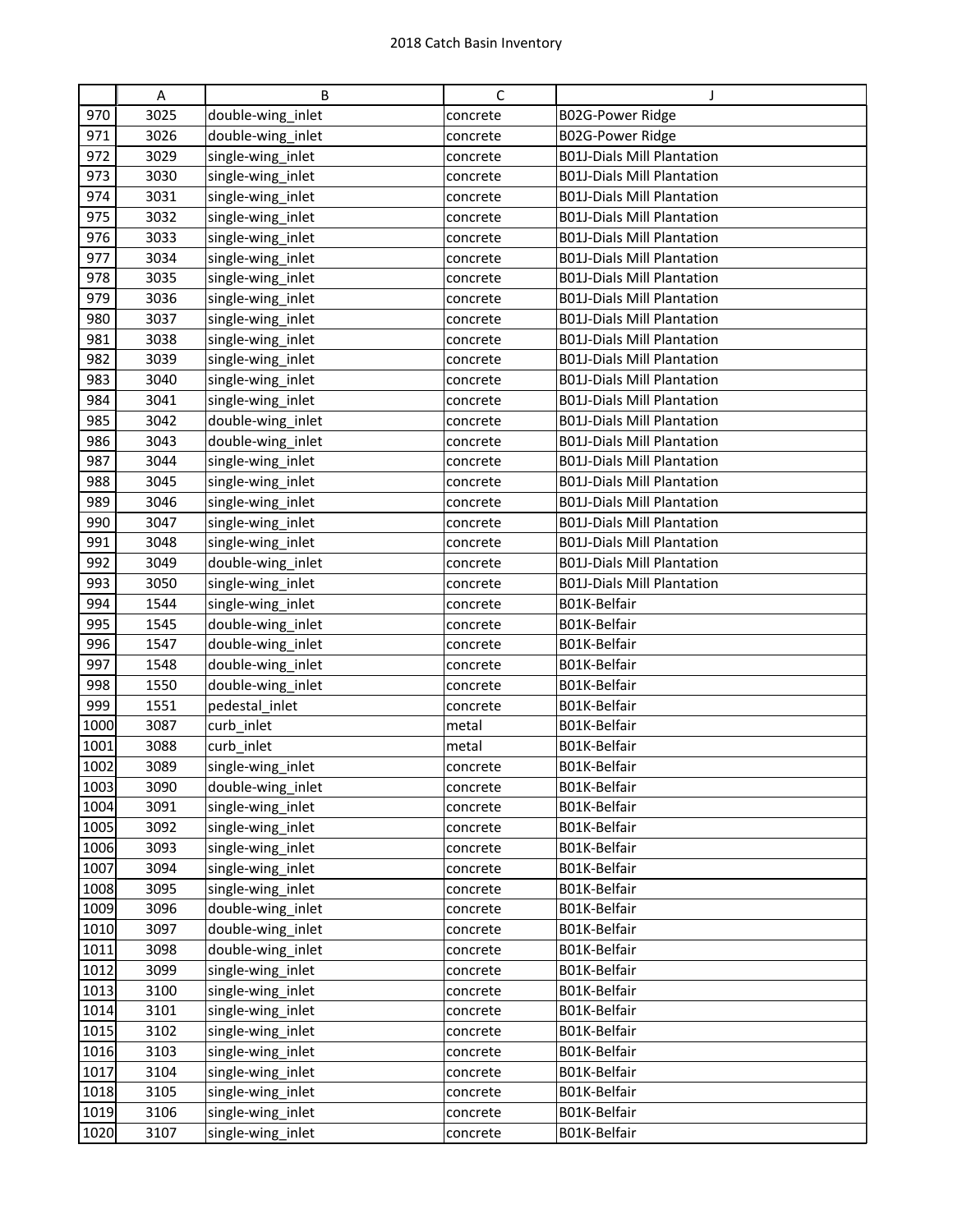|      | A    | B                 | $\mathsf{C}$ | J              |
|------|------|-------------------|--------------|----------------|
| 1021 | 3108 | single-wing_inlet | concrete     | B01K-Belfair   |
| 1022 | 3109 | single-wing_inlet | concrete     | B01K-Belfair   |
| 1023 | 3110 | single-wing_inlet | concrete     | B01K-Belfair   |
| 1024 | 3111 | double-wing_inlet | concrete     | B01K-Belfair   |
| 1025 | 3112 | double-wing_inlet | concrete     | B01K-Belfair   |
| 1026 | 3113 | single-wing_inlet | concrete     | B01K-Belfair   |
| 1027 | 3114 | single-wing_inlet | concrete     | B01K-Belfair   |
| 1028 | 3115 | single-wing_inlet | concrete     | B01K-Belfair   |
| 1029 | 3116 | double-wing_inlet | concrete     | B01K-Belfair   |
| 1030 | 3117 | double-wing_inlet | concrete     | B01K-Belfair   |
| 1031 | 3118 | single-wing_inlet | concrete     | B01K-Belfair   |
| 1032 | 3119 | single-wing_inlet | concrete     | B01K-Belfair   |
| 1033 | 3120 | double-wing_inlet | concrete     | B01K-Belfair   |
| 1034 | 3121 | single-wing_inlet | concrete     | B01K-Belfair   |
| 1035 | 3122 | single-wing_inlet | concrete     | B01K-Belfair   |
| 1036 | 3123 | single-wing_inlet | concrete     | B01K-Belfair   |
| 1037 | 3124 | single-wing_inlet | concrete     | B01K-Belfair   |
| 1038 | 3125 | single-wing_inlet | concrete     | B01K-Belfair   |
| 1039 | 3126 | single-wing_inlet | concrete     | B01K-Belfair   |
| 1040 | 3127 | single-wing_inlet | concrete     | B01K-Belfair   |
| 1041 | 3128 | single-wing_inlet | concrete     | B01K-Belfair   |
| 1042 | 3129 | curb_inlet        | concrete     | B01K-Belfair   |
| 1043 | 1613 | double-wing_inlet | concrete     | C01AF-Meridian |
| 1044 | 1614 | double-wing_inlet | concrete     | C01AF-Meridian |
| 1045 | 1615 | pedestal_inlet    | concrete     | C01AF-Meridian |
| 1046 | 1617 | double-wing_inlet | concrete     | C01AF-Meridian |
| 1047 | 1619 | double-wing_inlet | concrete     | C01AF-Meridian |
| 1048 | 1651 | pedestal_inlet    | concrete     | C01AF-Meridian |
| 1049 | 3150 | single-wing_inlet | concrete     | C01AF-Meridian |
| 1050 | 3151 | single-wing_inlet | concrete     | C01AF-Meridian |
| 1051 | 3152 | single-wing_inlet | concrete     | C01AF-Meridian |
| 1052 | 3153 | single-wing_inlet | concrete     | C01AF-Meridian |
| 1053 | 3154 | single-wing_inlet | concrete     | C01AF-Meridian |
| 1054 | 3155 | single-wing_inlet | concrete     | C01AF-Meridian |
| 1055 | 3156 | single-wing_inlet | concrete     | C01AF-Meridian |
| 1056 | 3157 | single-wing_inlet | concrete     | C01AF-Meridian |
| 1057 | 3158 | single-wing inlet | concrete     | C01AF-Meridian |
| 1058 | 3159 | single-wing_inlet | concrete     | C01AF-Meridian |
| 1059 | 3160 | single-wing_inlet | concrete     | C01AF-Meridian |
| 1060 | 3161 | double-wing_inlet | concrete     | C01AF-Meridian |
| 1061 | 3162 | double-wing_inlet | concrete     | C01AF-Meridian |
| 1062 | 3163 | single-wing inlet | concrete     | C01AF-Meridian |
| 1063 | 3164 | single-wing_inlet | concrete     | C01AF-Meridian |
| 1064 | 3165 | single-wing_inlet | concrete     | C01AF-Meridian |
| 1065 | 3166 | single-wing_inlet | concrete     | C01AF-Meridian |
| 1066 | 3167 | single-wing_inlet | concrete     | C01AF-Meridian |
| 1067 | 3168 | single-wing_inlet | concrete     | C01AF-Meridian |
| 1068 | 3169 | single-wing_inlet | concrete     | C01AF-Meridian |
| 1069 | 3170 | single-wing_inlet | concrete     | C01AF-Meridian |
| 1070 | 3171 | single-wing_inlet | concrete     | C01AF-Meridian |
|      |      |                   |              | C01AF-Meridian |
| 1071 | 3172 | single-wing_inlet | concrete     |                |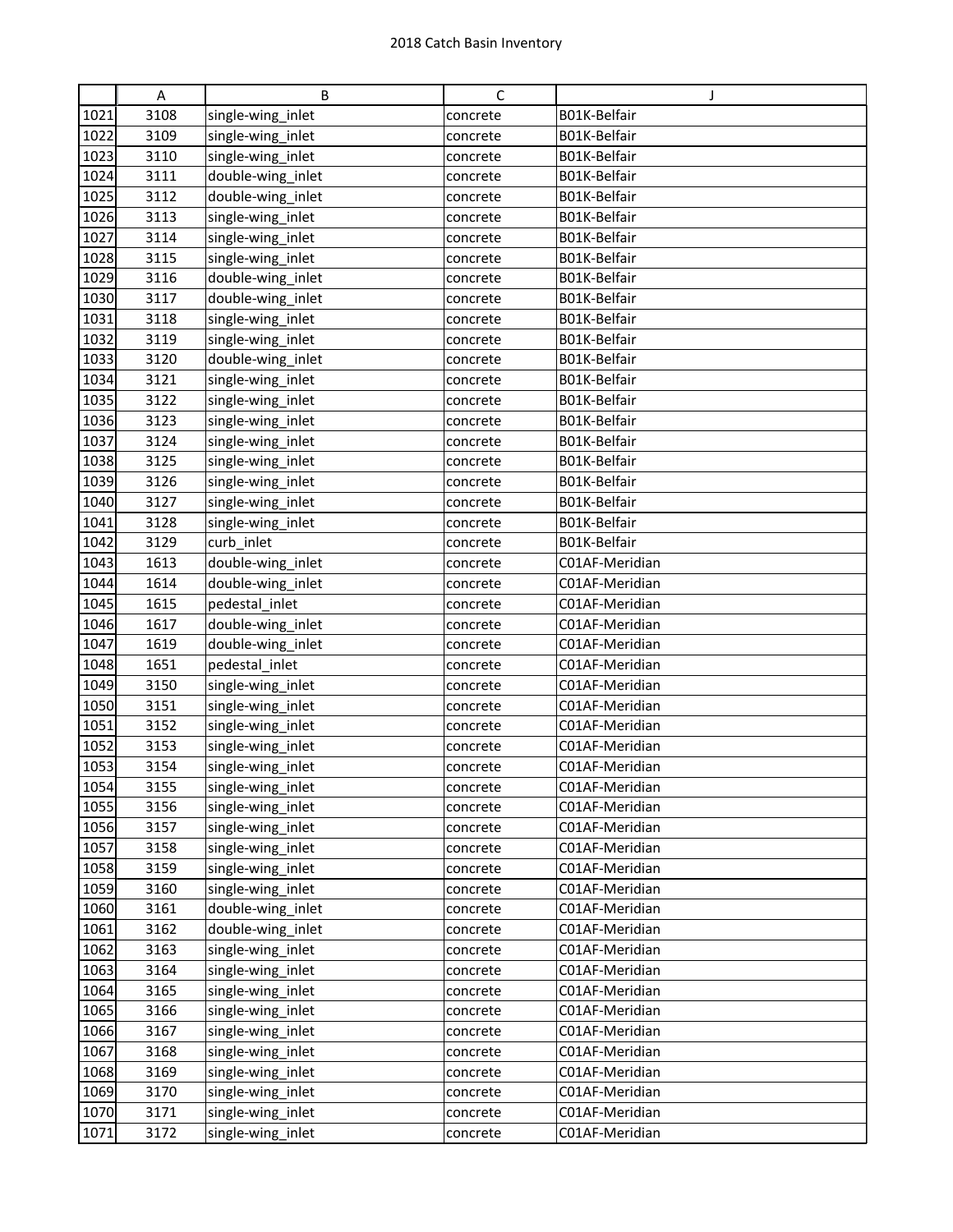|      | Α    | B                 | C        | J                |
|------|------|-------------------|----------|------------------|
| 1072 | 3173 | single-wing_inlet | concrete | C01AF-Meridian   |
| 1073 | 3174 |                   |          | C01AF-Meridian   |
|      |      | single-wing_inlet | concrete |                  |
| 1074 | 3175 | double-wing_inlet | concrete | C01AF-Meridian   |
| 1075 | 3177 | pedestal_inlet    | concrete | C01AF-Meridian   |
| 1076 | 3178 | single-wing_inlet | concrete | C01AF-Meridian   |
| 1077 | 3179 | single-wing_inlet | concrete | C01AF-Meridian   |
| 1078 | 3180 | single-wing_inlet | concrete | C01AF-Meridian   |
| 1079 | 3181 | double-wing_inlet | concrete | C01AF-Meridian   |
| 1080 | 3182 | double-wing_inlet | concrete | C01AF-Meridian   |
| 1081 | 3183 | single-wing_inlet | concrete | C01AF-Meridian   |
| 1082 | 3184 | single-wing_inlet | concrete | C01AF-Meridian   |
| 1083 | 3185 | single-wing_inlet | concrete | C01AF-Meridian   |
| 1084 | 3186 | single-wing_inlet | concrete | C01AF-Meridian   |
| 1085 | 3187 | single-wing_inlet | concrete | C01AF-Meridian   |
| 1086 | 3188 | single-wing_inlet | concrete | C01AF-Meridian   |
| 1087 | 3189 | single-wing_inlet | concrete | C01AF-Meridian   |
| 1088 | 3190 | single-wing_inlet | concrete | C01AF-Meridian   |
| 1089 | 3191 | single-wing_inlet | concrete | C01AF-Meridian   |
| 1090 | 1560 | double-wing_inlet | concrete | B03E-Old Waverly |
| 1091 | 1561 | double-wing inlet | concrete | B03E-Old Waverly |
| 1092 | 1562 | double-wing_inlet | concrete | B03E-Old Waverly |
| 1093 | 3195 | single-wing_inlet | concrete | B03E-Old Waverly |
| 1094 | 3196 | single-wing_inlet | concrete | B03E-Old Waverly |
| 1095 | 3197 | double-wing_inlet | concrete | B03E-Old Waverly |
| 1096 | 3198 | double-wing_inlet | concrete | B03E-Old Waverly |
| 1097 | 3199 | single-wing_inlet | concrete | B03E-Old Waverly |
| 1098 | 3200 | single-wing_inlet | concrete | B03E-Old Waverly |
| 1099 | 3201 | double-wing_inlet | concrete | B03E-Old Waverly |
| 1100 | 3202 | double-wing_inlet | concrete | B03E-Old Waverly |
| 1101 | 3203 | double-wing_inlet | concrete | B03E-Old Waverly |
| 1102 | 3204 | double-wing_inlet | concrete | B03E-Old Waverly |
| 1103 | 3205 | double-wing_inlet | concrete | B03E-Old Waverly |
| 1104 | 3206 | double-wing_inlet | concrete | B03E-Old Waverly |
| 1105 | 3207 | single-wing_inlet | concrete | B03E-Old Waverly |
| 1106 | 3208 | single-wing_inlet | concrete | B03E-Old Waverly |
| 1107 | 3209 | double-wing_inlet | concrete | B03E-Old Waverly |
| 1108 | 3210 | double-wing_inlet | concrete | B03E-Old Waverly |
| 1109 | 3211 | double-wing_inlet | concrete | B03E-Old Waverly |
| 1110 | 3212 | double-wing_inlet | concrete | B03E-Old Waverly |
| 1111 | 3213 | double-wing_inlet | concrete | B03E-Old Waverly |
| 1112 | 3214 | single-wing_inlet | concrete | B03E-Old Waverly |
| 1113 | 3215 | single-wing inlet | concrete | B03E-Old Waverly |
| 1114 | 3216 | single-wing_inlet | concrete | B03E-Old Waverly |
| 1115 | 3217 | single-wing_inlet | concrete | B03E-Old Waverly |
| 1116 | 3218 | single-wing_inlet | concrete | B03E-Old Waverly |
| 1117 | 3219 | single-wing_inlet | concrete | B03E-Old Waverly |
| 1118 | 3220 | single-wing_inlet | concrete | B03E-Old Waverly |
| 1119 | 3221 | single-wing_inlet | concrete | B03E-Old Waverly |
| 1120 | 3222 | single-wing_inlet | concrete | B03E-Old Waverly |
| 1121 | 3223 | single-wing_inlet | concrete | B03E-Old Waverly |
| 1122 | 3224 | double-wing_inlet | concrete | B03E-Old Waverly |